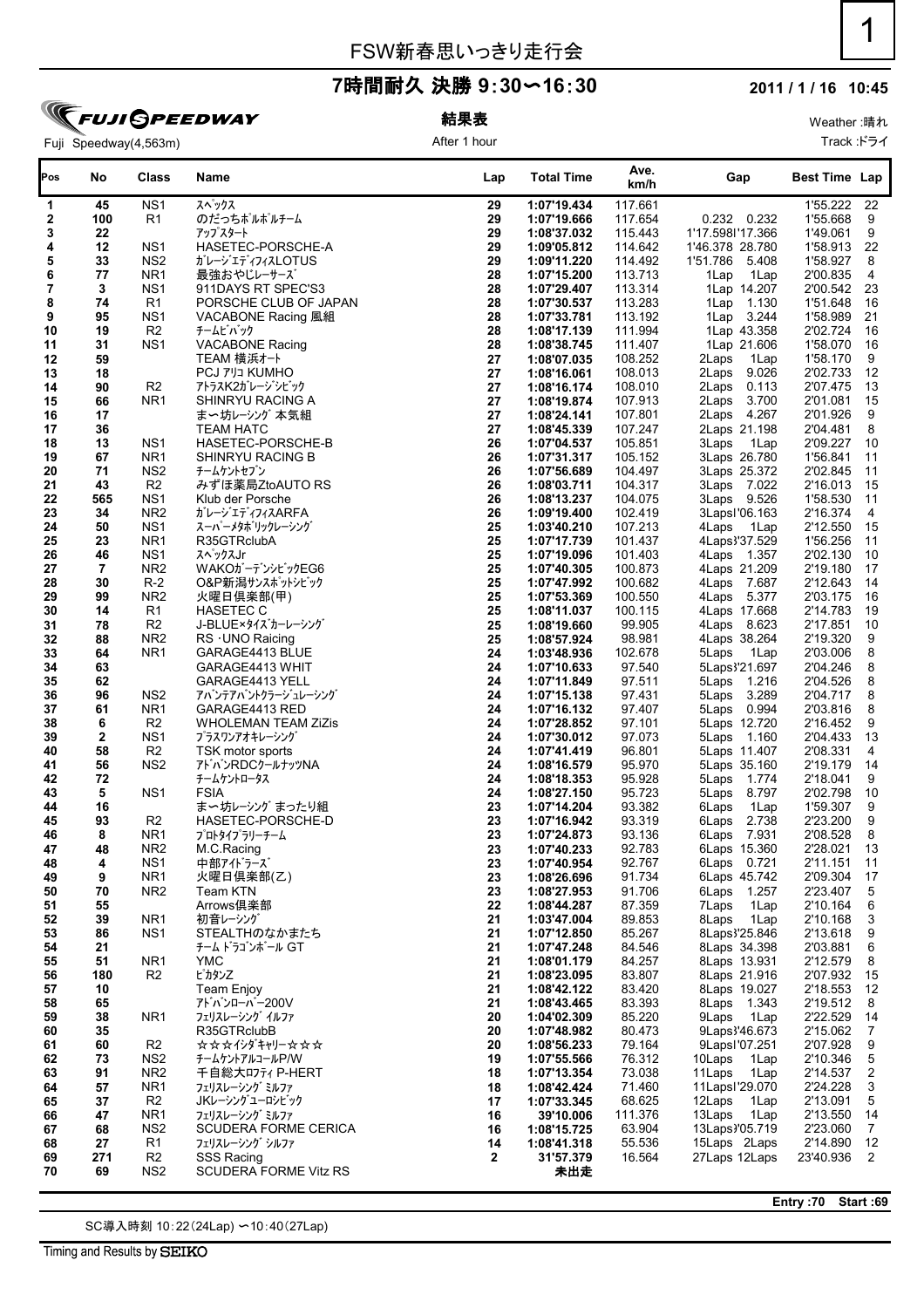### **2011 / 1 / 16 11:35**

**FUJI GPEEDWAY** Fuji Speedway(4,563m)

### 結果表 After 2 hours

Weather :晴れ Track :ドライ

| Pos          | No       | Class                              | Name                                | Lap      | <b>Total Time</b>          | Ave.<br>km/h       | Gap                           | <b>Best Time Lap</b> |                 |
|--------------|----------|------------------------------------|-------------------------------------|----------|----------------------------|--------------------|-------------------------------|----------------------|-----------------|
| 1            | 31       | NS <sub>1</sub>                    | <b>VACABONE Racing</b>              | 54       | 2:01'27.160                | 121.577            |                               | 1'58.070             | 16              |
| $\mathbf{2}$ | 100      | R1                                 | のだっちポルポルチーム                         | 53       | 2:01'28.197                | 119.306            | 1Lap<br>1Lap                  | 1'53.793             | 53              |
| 3            | 45       | NS <sub>1</sub>                    | スペックス                               | 53       | 2:01'32.979                | 119.228            | 1Lap<br>4.782                 | 1'55.222             | 22              |
| 4            | 17       | NR <sub>1</sub>                    | ま〜坊レーシング 本気組                        | 53       | 2:01'33.019                | 119.227            | 1Lap<br>0.040                 | 1'59.832             | 37              |
| 5            | 12       | NS <sub>1</sub>                    | HASETEC-PORSCHE-A                   | 52       | 2:01'46.523                | 116.759            | 2Laps<br>1Lap                 | 1'58.311             | 43              |
| 6            | 66       | NR <sub>1</sub><br>NS <sub>2</sub> | SHINRYU RACING A                    | 52       | 2:01'48.141                | 116.733            | 2Laps<br>1.618                | 2'01.081             | 15              |
| 7<br>8       | 33<br>74 | R1                                 | ガレージェディフィスLOTUS                     | 51<br>51 | 1:59'55.193                | 116.282<br>115.953 | 1Lap<br>3Laps                 | 1'58.927<br>1'51.648 | 8<br>16         |
| 9            | 77       | NR <sub>1</sub>                    | PORSCHE CLUB OF JAPAN<br>最強おやじレーサーズ | 51       | 2:00'15.598<br>2:00'26.196 | 115.783            | 3Laps 20.405<br>3Laps 10.598  | 1'59.598             | 45              |
| 10           | 3        | NS <sub>1</sub>                    | 911DAYS RT SPEC'S3                  | 51       | 2:01'45.108                | 114.533            | 3Lapsl'18.912                 | 1'59.915             | 36              |
| 11           | 19       | R <sub>2</sub>                     | チームビバック                             | 50       | 1:58'28.827                | 115.384            | 4Laps<br>1Lap                 | 2'02.724             | 16              |
| 12           | 95       | NS <sub>1</sub>                    | VACABONE Racing 風組                  | 50       | 2:00'01.774                | 113.895            | 4Lapsl'32.947                 | 1'56.830             | 37              |
| 13           | 18       |                                    | <b>PCJ 7 JJ KUMHO</b>               | 49       | 1:59'48.413                | 111.821            | 5Laps<br>1Lap                 | 1'58.860             | 44              |
| 14           | 23       | NR <sub>1</sub>                    | R35GTRclubA                         | 49       | 2:01'52.502                | 109.924            | 5Laps'04.089                  | 1'56.256             | 11              |
| 15           | 71       | NS <sub>2</sub>                    | チームケントセブン                           | 48       | 1:55'35.350                | 113.533            | 6Laps<br>1Lap                 | 2'02.845             | 11              |
| 16           | 34       | NR <sub>2</sub>                    | ガレージエディフィスARFA                      | 48       | 1:59'45.474                | 109.581            | 6Laps1'10.124                 | 2'15.995             | 30              |
| 17           | 22       | R1                                 | アップスタート                             | 48       | 1:59'58.477                | 109.383            | 6Laps 13.003                  | 1'49.061             | 9               |
| 18           | 90       | R <sub>2</sub>                     | アトラスK2ガレージシビック                      | 48       | 2:00'42.087                | 108.724            | 6Laps 43.610                  | 2'07.475             | 13              |
| 19           | 36       | NR <sub>1</sub>                    | <b>TEAM HATC</b>                    | 48       | 2:01'01.508                | 108.434            | 6Laps 19.421                  | 2'04.481             | 8               |
| 20           | 59       | NS <sub>1</sub>                    | TEAM 横浜オート                          | 48       | 2:01'26.429                | 108.063            | 6Laps 24.921                  | 1'58.170             | 9               |
| 21           | 13       |                                    | HASETEC-PORSCHE-B                   | 47       | 2:00'02.655                | 107.039            | 7Laps<br>1Lap                 | 2'09.227             | 10              |
| 22           | 46       |                                    | スペックスJr                             | 47       | 2:00'17.686                | 106.816            | 7Laps 15.031                  | 2'02.027             | 34              |
| 23           | 50       |                                    | スーパーメタホリックレーシング                     | 47       | 2:00'53.293                | 106.292            | 7Laps 35.607                  | 2'11.323             | 40              |
| 24           | 67       | NR <sub>1</sub>                    | <b>SHINRYU RACING B</b>             | 47       | 2:01'00.535                | 106.186            | 7Laps 7.242                   | 1'56.841             | 11              |
| 25           | 565      | NS <sub>1</sub>                    | Klub der Porsche                    | 47       | 2:01'07.734                | 106.081            | 7Laps 7.199                   | 1'58.530             | 11              |
| 26           | 99       | NR <sub>2</sub>                    | 火曜日倶楽部(甲)                           | 46       | 2:00'01.175                | 104.780            | 8Laps<br>1Lap                 | 2'03.175             | 16              |
| 27           | 30       | $R-2$                              | O&P新潟サンスポットシビック                     | 46       | 2:00'15.121                | 104.577            | 8Laps 13.946                  | 2'09.460             | 39              |
| 28<br>29     | 58<br>16 | R <sub>2</sub><br>NS <sub>1</sub>  | TSK motor sports<br>ま〜坊レーシング まったり組  | 46<br>45 | 2:01'41.308<br>2:00'12.510 | 103.343<br>102.338 | 8Lapsl'26.187<br>9Laps        | 2'07.663<br>1'59.307 | 37<br>9         |
| 30           | 7        | NR <sub>2</sub>                    | WAKOガーデンシビックEG6                     | 45       | 2:00'15.352                | 102.297            | 1Lap<br>9Laps 2.842           | 2'18.011             | 33              |
| 31           | 4        | NS <sub>1</sub>                    | 中部アイドラーズ                            | 45       | 2:00'32.171                | 102.059            | 9Laps 16.819                  | 2'02.023             | 38              |
| 32           | 96       | NS <sub>2</sub>                    | アバンテアバントクラージュレーシング                  | 45       | 2:01'20.068                | 101.388            | 9Laps 47.897                  | 2'04.717             | 8               |
| 33           | 14       | R1                                 | <b>HASETEC C</b>                    | 45       | 2:01'34.873                | 101.182            | 9Laps 14.805                  | 2'14.783             | 19              |
| 34           | 88       | NR <sub>2</sub>                    | RS · UNO Raicing                    | 44       | 2:00'00.304                | 100.230            | 10Laps<br>1Lap                | 2'19.320             | 9               |
| 35           | 43       | R <sub>2</sub>                     | みずほ薬局ZtoAUTO RS                     | 44       | 2:00'23.125                | 99.913             | 10Laps 22.821                 | 2'16.013             | 15              |
| 36           | 64       | NR <sub>1</sub>                    | GARAGE4413 BLUE                     | 44       | 2:01'22.404                | 99.100             | 10Laps 59.279                 | 2'03.006             | 8               |
| 37           | 5        | NS <sub>1</sub>                    | <b>FSIA</b>                         | 44       | 2:01'41.135                | 98.846             | 10Laps 18.731                 | 2'02.798             | 10              |
| 38           | 78       | R <sub>2</sub>                     | J-BLUE×タイズカーレーシング                   | 43       | 1:53'16.065                | 103.774            | 11Laps<br>1Lap                | 2'17.851             | 10              |
| 39           | 62       | NR <sub>1</sub>                    | GARAGE4413 YELL                     | 43       | 2:00'19.026                | 97.694             | 11Laps"02.961                 | 2'01.221             | 41              |
| 40           | 61       |                                    | GARAGE4413 RED                      | 43       | 2:00'19.761                | 97.684             | 11Laps 0.735                  | 2'03.431             | 40              |
| 41           | 63       |                                    | GARAGE4413 WHIT                     | 43       | 2:00'28.715                | 97.563             | 11Laps 8.954                  | 2'04.246             | 8               |
| 42           | 73       | NS <sub>2</sub>                    | チームケントアルコールP/W                      | 43       | 2:00'32.243                | 97.516             | 11Laps 3.528                  | 2'07.975             | 33              |
| 43           | 39       | NR <sub>1</sub>                    | 初音レーシング                             | 43       | 2:01'46.242                | 96.528             | 11Lapsl'13.999                | 2'09.732             | 38              |
| 44           | 9        |                                    | 火曜日倶楽部(乙)<br>Arrows俱楽部              | 42       | 1:58'00.069                | 97.292             | 12Laps<br>1Lap                | 2'09.304             | 17              |
| 45<br>46     | 55<br>72 | NR <sub>2</sub><br>NS <sub>2</sub> | チームケントロータス                          | 42<br>42 | 2:00'54.177<br>2:01'02.209 | 94.956<br>94.851   | 12Laps'54.108<br>12Laps 8.032 | 2'09.187<br>2'17.861 | 41<br>34        |
| 47           | 70       | NR <sub>2</sub>                    | Team KTN                            | 42       | 2:01'32.816                | 94.453             | 12Laps 30.607                 | 2'23.082             | 38              |
| 48           | 93       | R <sub>2</sub>                     | HASETEC-PORSCHE-D                   | 41       | 1:56'22.669                | 96.296             | 13Laps<br>1Lap                | 2'16.451             | 35              |
| 49           | 8        | NR <sub>1</sub>                    | プロトタイプラリーチーム                        | 41       | 1:59'52.763                | 93.483             | 13Laps3'30.094                | 2'08.528             | 8               |
| 50           | 2        | NS <sub>1</sub>                    | プラスワンアオキレーシング                       | 41       | 2:00'24.808                | 93.069             | 13Laps 32.045                 | 2'04.433             | 13              |
| 51           | 6        | R <sub>2</sub>                     | <b>WHOLEMAN TEAM ZiZis</b>          | 41       | 2:00'54.348                | 92.690             | 13Laps 29.540                 | 2'16.156             | 38              |
| 52           | 35       | NR <sub>1</sub>                    | R35GTRclubB                         | 41       | 2:01'06.981                | 92.529             | 13Laps 12.633                 | 2'06.099             | 32              |
| 53           | 48       | NR <sub>2</sub>                    | M.C.Racing                          | 41       | 2:01'21.430                | 92.345             | 13Laps 14.449                 | 2'28.021             | 13              |
| 54           | 86       | NS <sub>1</sub>                    | STEALTHのなかまたち                       | 40       | 2:00'33.375                | 90.688             | 14Laps<br>1Lap                | 2'13.618             | 9               |
| 55           | 10       | R <sub>2</sub>                     | Team Enjoy                          | 40       | 2:00'37.839                | 90.632             | 14Laps 4.464                  | 2'13.632             | 38              |
| 56           | 51       | NR <sub>1</sub>                    | <b>YMC</b>                          | 40       | 2:01'05.892                | 90.282             | 14Laps 28.053                 | 2'12.579             | 8               |
| 57           | 56       | NS <sub>2</sub>                    | アトバンRDCクールナッツNA                     | 39       | 2:00'54.470                | 88.160             | 15Laps<br>1Lap                | 2'13.406             | 33              |
| 58           | 60       | R <sub>2</sub>                     | ☆☆☆イシダキャリー☆☆☆                       | 38       | 1:59'26.465                | 86.950             | 16Laps<br>1Lap                | 2'07.928             | 9               |
| 59           | 37       |                                    | JKレーシングユーロシビック                      | 38       | 2:00'19.036                | 86.317             | 16Laps 52.571                 | 2'13.091             | 5               |
| 60           | 38       | NR <sub>1</sub>                    | フェリスレーシング イルファ                      | 38       | 2:00'43.114                | 86.030             | 16Laps 24.078                 | 2'15.845             | 30              |
| 61           | 21       | NS <sub>1</sub>                    | チーム ドラゴンボール GT                      | 37       | 1:59'57.277                | 84.295             | 17Laps<br>1Lap                | 2'03.881             | 6               |
| 62<br>63     | 65<br>91 | R <sub>2</sub><br>NR <sub>2</sub>  | アドバンローバー200V<br>千自総大ロフティ P-HERT     | 37<br>37 | 2:00'17.135<br>2:00'26.837 | 84.063<br>83.951   | 17Laps 19.858<br>17Laps 9.702 | 2'19.512<br>2'14.537 | 8<br>$\sqrt{2}$ |
| 64           | 180      | R <sub>2</sub>                     | ピカタンZ                               | 37       | 2:01'19.477                | 83.344             | 17Laps 52.640                 | 2'07.932             | 15              |
| 65           | 47       | NR <sub>1</sub>                    | フェリスレーシング ミルファ                      | 33       | 2:00'23.551                | 74.893             | 21Laps 4Laps                  | 2'13.550             | 14              |
| 66           | 57       |                                    | フェリスレーシング ミルファ                      | 32       | 2:00'04.199                | 72.814             | 22Laps<br>1Lap                | 2'24.228             | 3               |
| 67           | 27       | R <sub>1</sub>                     | フェリスレーシング シルファ                      | 31       | 1:58'56.636                | 71.201             | 23Laps<br>1Lap                | 2'14.890             | 12              |
| 68           | 68       | NS <sub>2</sub>                    | <b>SCUDERA FORME CERICA</b>         | 25       | 1:30'49.566                | 75.157             | 29Laps 6Laps                  | 2'23.060             | $\overline{7}$  |
| 69           | 271      | R <sub>2</sub>                     | <b>SSS Racing</b>                   | 24       | 2:00'12.767                | 54.507             | 30Laps<br>1Lap                | 2'08.525             | 20              |
| 70           | 69       | NS <sub>2</sub>                    | SCUDERA FORME Vitz RS               |          | 未出走                        |                    |                               |                      |                 |

SC導入時刻 10:22(24Lap) 〜10:40(27Lap)

Timing and Results by SEIKO

**Entry :70 Start :69**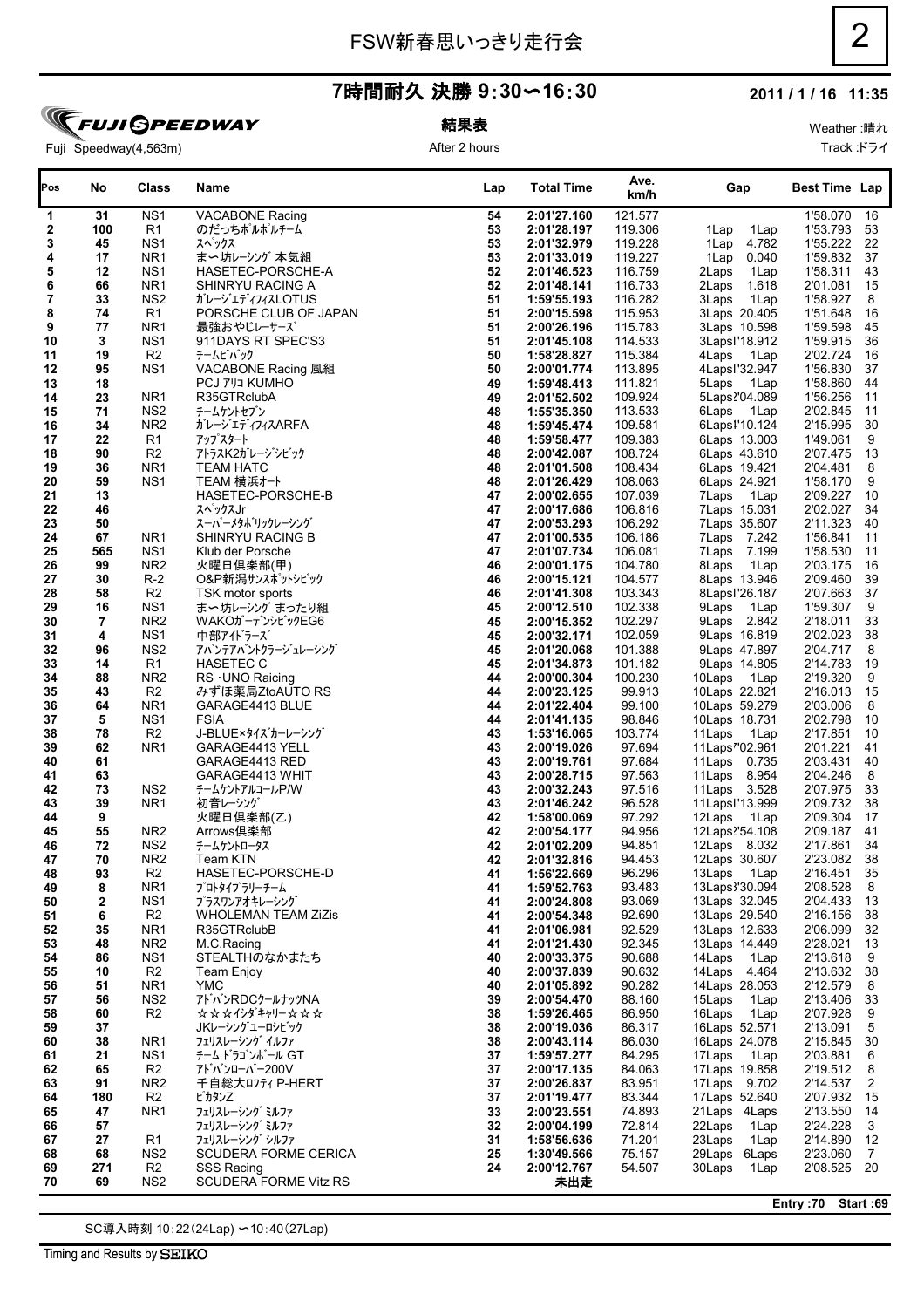#### **2011 / 1 / 16 12:37**

**TEUJI GPEEDWAY** Fuji Speedway(4,563m)

# 結果表

After 3 hours

| Pos      | No                 | Class                             | Name                             | Lap      | <b>Total Time</b>          | Ave.<br>km/h       | Gap                            | <b>Best Time Lap</b> |                |
|----------|--------------------|-----------------------------------|----------------------------------|----------|----------------------------|--------------------|--------------------------------|----------------------|----------------|
| 1        | 100                | R1                                | のだっちポルポルチーム                      | 77       | 3:00'49.042                | 116.487            |                                | 1'52.709             | 58             |
| 2        | 45                 | NS <sub>1</sub>                   | スペックス                            | 77       | 3:01'35.324                | 115.992            | 46.282 46.282                  | 1'55.222             | 22             |
| 3        | 74                 | R1                                | PORSCHE CLUB OF JAPAN            | 77       | 3:02'11.861                | 115.604            | 1'22.819 36.537                | 1'51.648             | 16             |
| 4        | 17                 | NR <sub>1</sub>                   | ま〜坊レーシング 本気組                     | 75       | 3:01'43.296                | 112.894            | 2Laps 2Laps                    | 1'59.832             | 37             |
| 5        | 3                  | NS <sub>1</sub>                   | 911DAYS RT SPEC'S3               | 75       | 3:01'56.087                | 112.762            | 2Laps 12.791                   | 1'59.915             | 36             |
| 6        | 22                 | R1                                | アップスタート                          | 75       | 3:02'38.861                | 112.321            | 2Laps 42.774                   | 1'49.061             | 9              |
| 7        | 33                 | NS <sub>2</sub>                   | ガレージエディフィスLOTUS                  | 74       | 3:01'57.895                | 111.238            | 3Laps<br>1Lap                  | 1'58.927             | 8              |
| 8        | 31                 | NS <sub>1</sub>                   | <b>VACABONE Racing</b>           | 73       | 2:57'14.014                | 112.663            | 4Laps<br>1Lap                  | 1'58.070             | 16             |
| 9        | 77                 | NR <sub>1</sub>                   | 最強おやじレーサーズ                       | 73       | 3:01'45.860                | 109.855            | 4Laps1'31.846                  | 1'59.598             | 45             |
| 10       | 95                 | NS <sub>1</sub>                   | VACABONE Racing 風組               | 72       | 2:57'52.532                | 110.717            | 5Laps<br>1Lap                  | 1'56.830             | 37             |
| 11       | 19                 | R <sub>2</sub>                    | チームビバック                          | 72       | 3:00'37.009<br>3:01'35.484 | 109.037            | 5Laps <sup>2</sup> '44.477     | 2'02.724             | 16             |
| 12<br>13 | 12<br>46           | NS <sub>1</sub>                   | HASETEC-PORSCHE-A<br>スペックスJr     | 72<br>71 | 3:01'54.397                | 108.452<br>106.759 | 5Laps 58.475<br>6Laps          | 1'58.311<br>2'02.027 | 43<br>34       |
| 14       | 66                 | NR <sub>1</sub>                   | SHINRYU RACING A                 | 71       | 3:02'35.452                | 106.359            | 1Lap<br>6Laps 41.055           | 2'01.081             | 15             |
| 15       | 71                 | NS <sub>2</sub>                   | チームケントセブン                        | 71       | 3:02'38.174                | 106.332            | 6Laps 2.722                    | 2'02.406             | 56             |
| 16       | 13                 | NS <sub>1</sub>                   | HASETEC-PORSCHE-B                | 70       | 3:00'46.858                | 105.909            | 1Lap<br>7Laps                  | 2'09.227             | 10             |
| 17       | 18                 |                                   | <b>PCJ 7'JJ KUMHO</b>            | 70       | 3:02'42.047                | 104.796            | 7Lapsl'55.189                  | 1'58.860             | 44             |
| 18       | 23                 | NR <sub>1</sub>                   | R35GTRclubA                      | 69       | 2:59'05.656                | 105.378            | 8Laps<br>1Lap                  | 1'56.256             | 11             |
| 19       | 36                 |                                   | <b>TEAM HATC</b>                 | 69       | 3:01'06.128                | 104.210            | 8Laps'00.472                   | 2'03.300             | 69             |
| 20       | 34                 | NR <sub>2</sub>                   | ガレージエディフィスARFA                   | 69       | 3:02'32.160                | 103.391            | 8Lapsl'26.032                  | 2'11.493             | 66             |
| 21       | 99                 |                                   | 火曜日倶楽部(甲)                        | 69       | 3:02'37.407                | 103.341            | 8Laps 5.247                    | 2'03.175             | 16             |
| 22       | 90                 | R <sub>2</sub>                    | アトラスK2ガレージシビック                   | 69       | 3:02'38.283                | 103.333            | 8Laps 0.876                    | 2'07.475             | 13             |
| 23       | 30                 | $R-2$                             | O&P新潟サンスポットシビック                  | 68       | 3:00'59.117                | 102.764            | 9Laps<br>1Lap                  | 2'09.460             | 39             |
| 24       | 67                 | NR <sub>1</sub>                   | SHINRYU RACING B                 | 68       | 3:02'01.178                | 102.180            | 9LapsI'02.061                  | 1'56.841             | 11             |
| 25       | 50                 | NS <sub>1</sub>                   | スーパーメタホリックレーシング                  | 68       | 3:02'11.111                | 102.087            | 9Laps 9.933                    | 2'11.323             | 40             |
| 26       | 565                |                                   | Klub der Porsche                 | 67       | 3:00'43.279                | 101.399            | 10Laps<br>1Lap                 | 1'58.530             | 11             |
| 27       | 58                 | R <sub>2</sub>                    | TSK motor sports                 | 67       | 3:00'46.928                | 101.365            | 10Laps 3.649                   | 2'07.663             | 37             |
| 28       | $\overline{7}$     | NR <sub>2</sub>                   | WAKOガーデンシビックEG6                  | 67       | 3:01'42.586                | 100.848            | 10Laps 55.658                  | 2'18.011             | 33             |
| 29       | 14                 | R1                                | <b>HASETEC C</b>                 | 67       | 3:01'42.720                | 100.847            | 10Laps 0.134                   | 2'13.703             | 66             |
| 30       | 96                 | NS <sub>2</sub>                   | アバンテアバントクラージュレーシング               | 66       | 3:01'53.874                | 99.238             | 11Laps<br>1Lap                 | 2'04.717             | 8              |
| 31       | 16                 | NS <sub>1</sub>                   | ま〜坊レーシング まったり組                   | 64       | 2:58'27.151                | 98.086             | 13Laps 2Laps                   | 1'59.307             | 9              |
| 32       | 78                 | R <sub>2</sub>                    | J-BLUE×タイズカーレーシング                | 64       | 3:01'02.255                | 96.685             | 13Laps'35.104                  | 2'17.851             | 10             |
| 33       | 59                 | NS <sub>1</sub>                   | TEAM 横浜オート                       | 64       | 3:01'46.148                | 96.296             | 13Laps 43.893                  | 1'58.170             | 9              |
| 34       | 73                 | NS <sub>2</sub>                   | チームケントアルコールP/W                   | 64       | 3:02'28.115                | 95.927             | 13Laps 41.967                  | 2'07.975             | 33             |
| 35       | 4                  | NS <sub>1</sub>                   | 中部アイドラーズ                         | 63       | 3:00'43.838                | 95.335             | 14Laps<br>1Lap                 | 2'02.023             | 38             |
| 36<br>37 | $\mathbf{2}$<br>70 | NR <sub>2</sub>                   | プラスワンアオキレーシング<br>Team KTN        | 63<br>63 | 3:01'36.438<br>3:02'06.577 | 94.874<br>94.613   | 14Laps 52.600<br>14Laps 30.139 | 2'04.433<br>2'17.642 | 13<br>63       |
| 38       | 88                 |                                   | RS · UNO Raicing                 | 62       | 3:00'53.773                | 93.734             | 15Laps<br>1 Lap                | 2'19.320             | 9              |
| 39       | 62                 | NR <sub>1</sub>                   | GARAGE4413 YELL                  | 62       | 3:01'16.120                | 93.541             | 15Laps 22.347                  | 1'59.029             | 46             |
| 40       | 64                 |                                   | GARAGE4413 BLUE                  | 62       | 3:01'27.564                | 93.443             | 15Laps 11.444                  | 2'03.006             | 8              |
| 41       | 61                 |                                   | GARAGE4413 RED                   | 62       | 3:01'46.570                | 93.280             | 15Laps 19.006                  | 2'01.947             | 48             |
| 42       | 93                 | R <sub>2</sub>                    | HASETEC-PORSCHE-D                | 62       | 3:02'11.389                | 93.068             | 15Laps 24.819                  | 2'16.451             | 35             |
| 43       | 9                  | NR <sub>1</sub>                   | 火曜日倶楽部(乙)                        | 61       | 3:00'08.661                | 92.605             | 16Laps<br>1Lap                 | 2'09.304             | 17             |
| 44       | 63                 |                                   | GARAGE4413 WHIT                  | 61       | 3:01'50.323                | 91.743             | 16LapsI'41.662                 | 2'04.246             | 8              |
| 45       | 72                 | NS <sub>2</sub>                   | チームケントロータス                       | 61       | 3:02'06.480                | 91.607             | 16Laps 16.157                  | 2'17.861             | 34             |
| 46       | 5                  | NS <sub>1</sub>                   | <b>FSIA</b>                      | 61       | 3:02'34.887                | 91.369             | 16Laps 28.407                  | 2'02.798             | 10             |
| 47       | 10                 | R <sub>2</sub>                    | <b>Team Enjoy</b>                | 60       | 3:01'02.576                | 90.634             | 17Laps 1Lap                    | 2'11.497 43          |                |
| 48       | 48                 | NR <sub>2</sub>                   | M.C.Racing                       | 60       | 3:01'13.375                | 90.544             | 17Laps 10.799                  | 2'28.021 13          |                |
| 49       | 55                 |                                   | Arrows俱楽部                        | 60       | 3:01'51.026                | 90.231             | 17Laps 37.651                  | 2'06.844 45          |                |
| 50       | 6                  | R <sub>2</sub>                    | <b>WHOLEMAN TEAM ZiZis</b>       | 60       | 3:01'58.269                | 90.171             | 17Laps 7.243                   | 2'16.156             | 38             |
| 51       | 39                 | NR <sub>1</sub>                   | 初音レーシング                          | 60       | 3:02'24.625                | 89.954             | 17Laps 26.356                  | 2'08.812 45          |                |
| 52       | 91                 | NR <sub>2</sub>                   | 千自総大ロフティ P-HERT                  | 59       | 3:00'30.279                | 89.387             | 18Laps 1Lap                    | 2'14.537             | $\overline{2}$ |
| 53       | 8                  | NR <sub>1</sub>                   | プロトタイプラリーチーム                     | 59       | 3:00'54.794                | 89.185             | 18Laps 24.515                  | 2'08.528             | 8              |
| 54       | 43<br>86           | R <sub>2</sub><br>NS <sub>1</sub> | みずほ薬局ZtoAUTO RS<br>STEALTHのなかまたち | 59       | 3:01'00.324<br>3:02'33.393 | 89.140<br>88.382   | 18Laps 5.530<br>18Lapsl'33.069 | 2'16.013<br>2'08.290 | 15             |
| 55<br>56 | 35                 | NR <sub>1</sub>                   | R35GTRclubB                      | 59<br>58 | 2:58'45.390                | 88.730             | 19Laps<br>1Lap                 | 2'06.099             | 57<br>32       |
| 57       | 21                 | NS <sub>1</sub>                   | チーム トラゴンボール GT                   | 57       | 3:00'32.940                | 86.332             | 20Laps<br>1Lap                 | 2'03.881             | 6              |
| 58       | 37                 | R <sub>2</sub>                    | JKレーシング ユーロシビック                  | 57       | 3:00'48.918                | 86.205             | 20Laps 15.978                  | 2'13.091             | $\mathbf 5$    |
| 59       | 56                 | NS <sub>2</sub>                   | アトバンRDCクールナッツNA                  | 57       | 3:02'16.168                | 85.517             | 20LapsI'27.250                 | 2'13.406             | 33             |
| 60       | 51                 | NR <sub>1</sub>                   | YMC.                             | 57       | 3:02'16.227                | 85.517             | 20Laps 0.059                   | 2'12.579             | 8              |
| 61       | 60                 | R <sub>2</sub>                    | <b>☆☆☆イシダキャリー☆☆☆</b>             | 55       | 2:53'11.576                | 86.838             | 22Laps 2Laps                   | 2'06.008             | 44             |
| 62       | 180                |                                   | ピカタン乙                            | 54       | 2:55'23.335                | 84.189             | 23Laps<br>1Lap                 | 2'06.736 51          |                |
| 63       | 65                 |                                   | アドバンローバー200V                     | 54       | 2:57'40.723                | 83.104             | 23Laps?'17.388                 | 2'19.512             | -8             |
| 64       | 38                 | NR <sub>1</sub>                   | フェリスレーシング イルファ                   | 54       | 3:01'26.839                | 81.378             | 23Laps3'46.116                 | 2'15.845             | 30             |
| 65       | 27                 | R1                                | フェリスレーシング シルファ                   | 48       | 3:02'39.274                | 71.847             | 29Laps 6Laps                   | 2'14.890             | 12             |
| 66       | 57                 | NR1                               | フェリスレーシング ミルファ                   | 47       | 2:58'36.084                | 71.945             | 30Laps 1Lap                    | 2'22.380             | 45             |
| 67       | 47                 |                                   | フェリスレーシング ミルファ                   | 47       | 3:00'51.530                | 71.047             | 30Laps'15.446                  | 2'13.550             | - 14           |
| 68       | 271                | R <sub>2</sub>                    | <b>SSS Racing</b>                | 44       | 3:01'23.182                | 66.312             | 33Laps 3Laps                   | 2'08.525 20          |                |
| 69       | 68                 | NS <sub>2</sub>                   | SCUDERA FORME CERICA             | 25       | 1:30'49.566                | 75.157             | 52Laps 19Laps                  | 2'23.060             | $\overline{7}$ |
| 70       | 69                 |                                   | SCUDERA FORME Vitz RS            |          | 未出走                        |                    |                                |                      |                |

SC導入時刻 1回目 10:22(24Lap) 〜 10:40(27Lap) SC導入時刻 2回目 11:58(64Lap) 〜 12:17(68Lap) **Entry :70 Start :69**

Weather :晴れ

Track :ドライ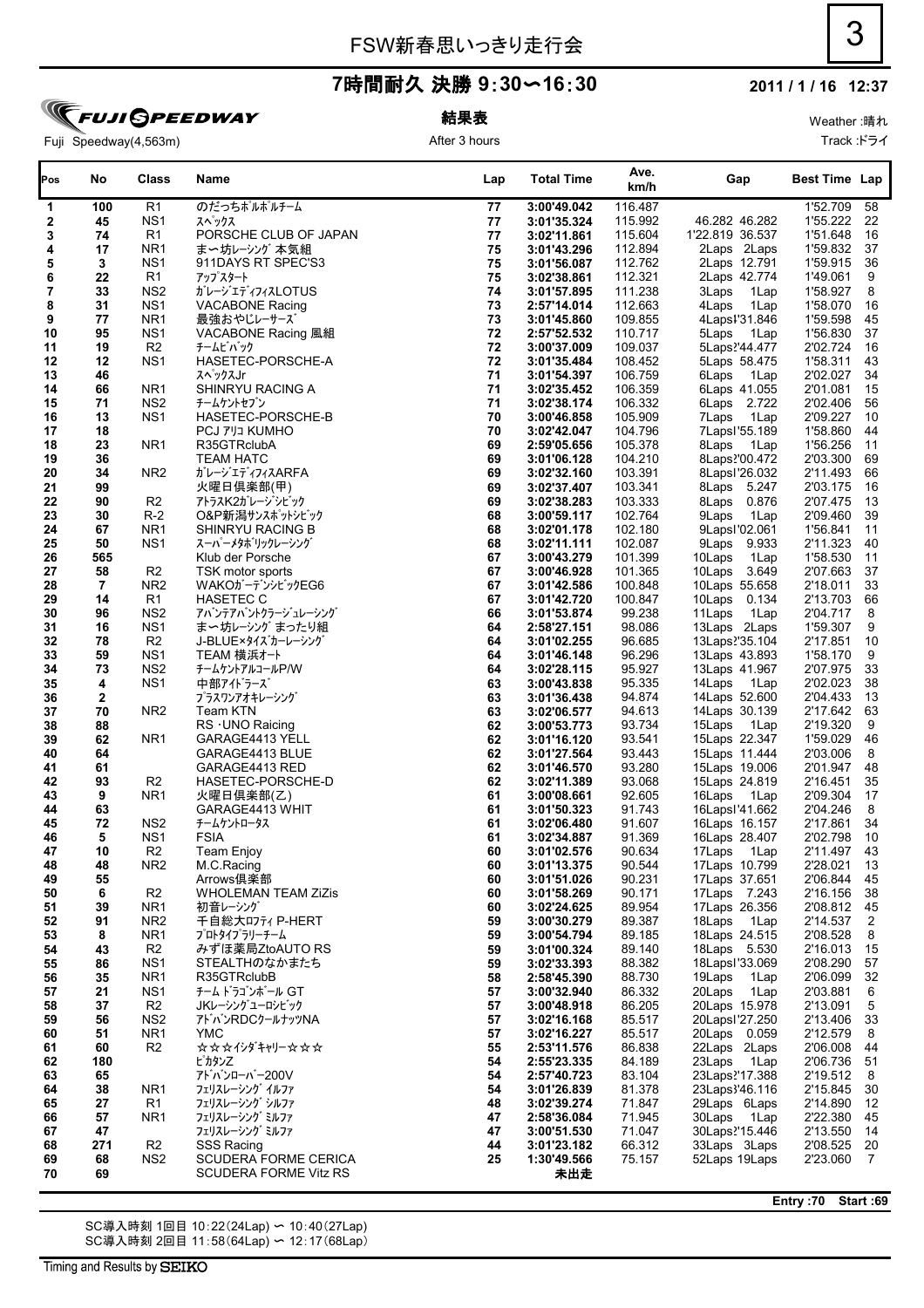### **2011 / 1 / 16 13:36**

Weather :晴れ Track :ドライ

Fuji Speedway(4,563m)

**TFUJI GPEEDWAY** 

結果表 After 4 hours

| のだっちポルポルチーム<br>R <sub>1</sub><br>4:01'48.068<br>122.208<br>1'51.086 107<br>$\mathbf{1}$<br>100<br>108<br>まー坊レーシング 本気組<br>117.820<br>1'59.802 89<br>2<br>17<br>NR <sub>1</sub><br>104<br>4:01'30.686<br>4Laps<br>4Laps<br>3<br>NS <sub>1</sub><br>1'55.222<br>45<br>スペックス<br>104<br>4:01'33.404<br>117.798<br>4Laps<br>2.718<br>4<br>74<br>1'51.648<br>R1<br>PORSCHE CLUB OF JAPAN<br>103<br>4:00'10.830<br>117.333<br>5Laps<br>1Lap<br>5<br>3<br>116.201<br>NS <sub>1</sub><br>911DAYS RT SPEC'S3<br>102<br>4:00'09.806<br>6Laps<br>1'59.915<br>1Lap<br>6<br>31<br>115.372<br>1'58.070<br>102<br>4:01'53.413<br>6Laps<br>1'43.607<br><b>VACABONE Racing</b><br>7<br>33<br>1'58.927<br>NS <sub>2</sub><br>ガレージエディフィスLOTUS<br>100<br>3:57'32.173<br>115.181<br>8Laps<br>2Laps<br>8<br>22<br>1'49.061<br>R1<br>アップスタート<br>100<br>3:58'56.179<br>114.506<br>8Laps<br>1'24.006<br>9<br>HASETEC-PORSCHE-A<br>12<br>NS <sub>1</sub><br>100<br>4:00'45.884<br>113.637<br>8Laps<br>1'49.705<br>1'58.311<br>77<br>10<br>NR <sub>1</sub><br>最強おやじレーサーズ<br>100<br>4:02'08.642<br>112.990<br>8Laps<br>1'22.758<br>1'55.416<br>71<br>11<br>NS <sub>2</sub><br>チームケントセブン<br>99<br>4:00'47.193<br>112.490<br>9Laps<br>2'01.431<br>1Lap<br>12<br>66<br>NR <sub>1</sub><br>SHINRYU RACING A<br>98<br>4:00'19.941<br>111.563<br>10Laps<br>2'01.081<br>1Lap<br>13<br>13<br>NS <sub>1</sub><br>HASETEC-PORSCHE-B<br>95<br>3:57'37.783<br>109.375<br>13Laps<br>2'09.227<br>3Laps<br>36<br>95<br>2'01.997<br>14<br>NR <sub>1</sub><br><b>TEAM HATC</b><br>4:00'25.298<br>108.105<br>13Laps<br>2'47.515<br>1'56.830<br>15<br>95<br>NS <sub>1</sub><br>VACABONE Racing 風組<br>95<br>4:00'57.088<br>107.868<br>13Laps<br>31.790<br>2'02.724<br>16<br>19<br>R <sub>2</sub><br>チームビバック<br>95<br>4:01'20.969<br>107.690<br>13Laps<br>23.881<br><b>PCJ 7'JJ KUMHO</b><br>95<br>31.957<br>1'58.860<br>17<br>18<br>NS <sub>1</sub><br>4:01'52.926<br>107.453<br>13Laps<br>14Laps<br>1'56.256<br>18<br>23<br>NR <sub>1</sub><br>R35GTRclubA<br>94<br>4:01'13.898<br>106.607<br>1Lap<br>2.837<br>19<br>90<br>R <sub>2</sub><br>アトラスK2ガレージシビック<br>94<br>106.587<br>14Laps<br>2'07.475<br>4:01'16.735<br>20<br>99<br>NR <sub>2</sub><br>火曜日倶楽部(甲)<br>93<br>105.781<br>15Laps<br>2'03.175<br>4:00'31.643<br>1Lap<br>21<br>ガレージエディフィスARFA<br>92<br>104.626<br>16Laps<br>2'09.989<br>34<br>4:00'34.043<br>1Lap<br>22<br>58<br>92<br>16Laps<br>2'06.421<br>R <sub>2</sub><br>TSK motor sports<br>4:01'59.060<br>104.013<br>1'25.017<br>23<br>46<br>2'02.027<br>NS <sub>1</sub><br>スペックスJr<br>91<br>3:54'55.526<br>105.973<br>17Laps<br>1Lap<br>30<br>R <sub>2</sub><br>91<br>5'11.492<br>2'09.460<br>24<br>O&P新潟サンスポットシビック<br>4:00'07.018<br>103.682<br>17Laps<br>25<br>50<br>NS <sub>1</sub><br>スーパーメタホリックレーシング<br>91<br>103.440<br>17Laps<br>33.717<br>2'11.323<br>4:00'40.735<br>26<br>14<br><b>HASETEC C</b><br>90<br>2'13.164<br>R <sub>1</sub><br>4:01'19.003<br>102.032<br>18Laps<br>1Lap<br>27<br>67<br>89<br>NR <sub>1</sub><br>SHINRYU RACING B<br>3:57'51.574<br>102.364<br>19Laps<br>1'56.841<br>1Lap<br>$\overline{7}$<br>89<br>2'23.660<br>2'16.204<br>28<br>NR <sub>2</sub><br>WAKOガーデンシビックEG6<br>4:00'15.234<br>101.344<br>19Laps<br>29<br>NS <sub>1</sub><br>89<br>1'59.307<br>16<br>ま〜坊レーシング まったり組<br>4:01'12.521<br>100.942<br>19Laps<br>57.287<br>78<br>R <sub>2</sub><br>89<br>100.818<br>17.903<br>30<br>J-BLUE×タイズカーレーシング<br>4:01'30.424<br>19Laps<br>2'17.485<br>31<br>96<br>NS <sub>2</sub><br>89<br>6.823<br>アバンテアバントクラージュレーシング<br>4:01'37.247<br>100.770<br>19Laps<br>2'04.717<br>565<br>NS <sub>1</sub><br>88<br>1'58.530<br>32<br>Klub der Porsche<br>4:00'03.632<br>100.285<br>20Laps<br>1Lap<br>33<br>73<br>NS <sub>2</sub><br>88<br>99.504<br>2'07.276<br>チームケントアルコールP/W<br>4:01'56.638<br>20Laps<br>1'53.006<br>34<br>62<br>NR <sub>1</sub><br>87<br>98.897<br>1'59.029<br>GARAGE4413 YELL<br>4:00'39.649<br>21Laps<br>1Lap<br>35<br>87<br>98.633<br>38.655<br>2'03.006<br>64<br>GARAGE4413 BLUE<br>4:01'18.304<br>21Laps<br>61<br>87<br>2'01.947<br>36<br>GARAGE4413 RED<br>4:01'37.954<br>98.499<br>21Laps<br>19.650<br>37<br>63<br>86<br>97.638<br>GARAGE4413 WHIT<br>4:00'57.570<br>22Laps<br>2'03.031<br>1Lap<br>59<br>TEAM 横浜オート<br>86<br>30.788<br>1'58.170<br>38<br>NS <sub>1</sub><br>4:01'28.358<br>97.431<br>22Laps<br>39<br>88<br>86<br>NR <sub>2</sub><br>97.339<br>22Laps<br>13.660<br>2'19.320<br>$RS$ $\cdot$ UNO Raicing<br>4:01'42.018<br>93<br>R <sub>2</sub><br>86<br>97.213<br>18.831<br>2'06.798<br>40<br>HASETEC-PORSCHE-D<br>4:02'00.849<br>22Laps<br>41<br>4<br>NS <sub>1</sub><br>84<br>3:52'43.872<br>98.737<br>24Laps<br>2Laps<br>1'59.363<br>中部アイドラーズ<br>95.942<br>42<br>5<br><b>FSIA</b><br>83<br>3:56'39.521<br>25Laps<br>1Lap<br>2'01.402<br>3'54.890<br>2'13.357<br>43<br>72<br>NS <sub>2</sub><br>83<br>94.381<br>25Laps<br>チームケントロータス<br>4:00'34.411<br>2'09.304<br>9<br>NR <sub>1</sub><br>火曜日俱楽部(乙)<br>83<br>94.114<br>25Laps<br>40.864<br>44<br>4:01'15.275<br>2'12.338<br>45<br>NR <sub>2</sub><br>千自総大ロフティ P-HERT<br>83<br>94.005<br>25Laps<br>16.794<br>91<br>4:01'32.069<br>92.963<br>2'17.504<br>70<br>Team KTN<br>82<br>26Laps<br>46<br>4:01'17.771<br>1Lap<br>82<br>47<br>$\mathbf{2}$<br>NS <sub>1</sub><br>プラスワンアオキレーシング<br>92.943<br>3.165<br>2'04.433<br>4:01'20.936<br>26Laps<br>R35GTRclubB<br>27Laps<br>2'02.981<br>NR <sub>1</sub><br>81<br>4:00'33.327<br>92.112<br>1Lap<br>48<br>35<br>49<br>86<br>NS <sub>1</sub><br>STEALTHのなかまたち<br>81<br>4:01'50.441<br>91.622<br>1'17.114<br>2'08.290<br>27Laps<br>R <sub>2</sub><br>50<br>43<br>みずほ薬局ZtoAUTO RS<br>4:02'00.709<br>91.557<br>27Laps<br>10.268<br>2'16.013<br>81<br>51<br>NS <sub>2</sub><br>80<br>93.317<br>28Laps<br>56<br>アトハンRDCクールナッツNA<br>3:54'30.890<br>1Lap<br>2'10.890<br>NR <sub>2</sub><br>52<br>55<br>Arrows倶楽部<br>80<br>4:01'08.169<br>90.754<br>28Laps<br>6'37.279<br>2'06.844<br>R <sub>2</sub><br>53<br><b>WHOLEMAN TEAM ZiZis</b><br>80<br>90.420<br>28Laps<br>53.533<br>6<br>4:02'01.702<br>2'16.156<br>79<br>90.275<br>54<br>8<br>NR <sub>1</sub><br>プロトタイプラリーチーム<br>3:59'23.108<br>29Laps<br>2'08.528<br>1Lap<br>78<br>55<br>NR <sub>2</sub><br>3:59'38.367<br>89.036<br>48<br>M.C.Racing<br>30Laps<br>1Lap<br>2'28.021<br>R <sub>2</sub><br>78<br>56<br>37<br>JKレーシングユーロシビック<br>3:59'56.229<br>88.926<br>30Laps<br>17.862<br>2'13.091<br>チーム ドラゴンボール GT<br>78<br>57<br>21<br>NS <sub>1</sub><br>88.288<br>30Laps<br>1'43.971<br>2'01.927<br>4:01'40.200<br>R <sub>2</sub><br>78<br>58<br>10<br>4:02'04.749<br>88.139<br>30Laps<br>24.549<br>2'11.497<br><b>Team Enjoy</b><br>77<br>59<br>39<br>NR <sub>1</sub><br>初音レーシング<br>87.577<br>31Laps<br>2'08.812 45<br>4:00'30.389<br>1Lap<br>55.765<br>2'12.579<br>60<br>51<br>YMC.<br>77<br>4:01'26.154<br>87.240<br>31Laps<br>R <sub>2</sub><br><b>☆☆☆イシダキャリー☆☆☆</b><br>74<br>84.141<br>61<br>60<br>4:00'33.993<br>34Laps<br>3Laps<br>2'01.450<br>180<br>74<br>4:01'09.890<br>83.932<br>34Laps<br>35.897<br>2'06.736<br>62<br>ピカタンZ<br>83.577<br>38<br>NR1<br>フェリスレーシング イルファ<br>73<br>35Laps<br>1Lap<br>2'15.845<br>63<br>3:58'54.869<br>R <sub>2</sub><br>アドバンローバー200V<br>83.112<br>1'20.088<br>2'18.274<br>65<br>73<br>4:00'14.957<br>35Laps<br>64<br>2'08.525<br><b>SSS Racing</b><br>71<br>80.326<br>37Laps<br>2Laps<br>65<br>271<br>4:01'45.962<br>74.636<br>2'13.550<br>47<br>NR1<br>フェリスレーシング ミルファ<br>65<br>3:58'11.242<br>43Laps<br>6Laps<br>66<br>2'19.958<br>63<br>71.720<br>45Laps<br>2Laps<br>67<br>57<br>フェリスレーシング ミルファ<br>4:00'14.325<br>R <sub>1</sub><br>72.149<br>2'14.890<br>フェリスレーシング シルファ<br>62<br>3:55'00.882<br>46Laps<br>1Lap<br>68<br>27<br>NS <sub>2</sub><br>75.157<br><b>SCUDERA FORME CERICA</b><br>25<br>83Laps<br>37Laps<br>2'23.060<br>69<br>68<br>1:30'49.566 | Pos | No | <b>Class</b> | Name                  | Lap | <b>Total Time</b> | Ave.<br>km/h | Gap | <b>Best Time Lap</b> |                  |
|-------------------------------------------------------------------------------------------------------------------------------------------------------------------------------------------------------------------------------------------------------------------------------------------------------------------------------------------------------------------------------------------------------------------------------------------------------------------------------------------------------------------------------------------------------------------------------------------------------------------------------------------------------------------------------------------------------------------------------------------------------------------------------------------------------------------------------------------------------------------------------------------------------------------------------------------------------------------------------------------------------------------------------------------------------------------------------------------------------------------------------------------------------------------------------------------------------------------------------------------------------------------------------------------------------------------------------------------------------------------------------------------------------------------------------------------------------------------------------------------------------------------------------------------------------------------------------------------------------------------------------------------------------------------------------------------------------------------------------------------------------------------------------------------------------------------------------------------------------------------------------------------------------------------------------------------------------------------------------------------------------------------------------------------------------------------------------------------------------------------------------------------------------------------------------------------------------------------------------------------------------------------------------------------------------------------------------------------------------------------------------------------------------------------------------------------------------------------------------------------------------------------------------------------------------------------------------------------------------------------------------------------------------------------------------------------------------------------------------------------------------------------------------------------------------------------------------------------------------------------------------------------------------------------------------------------------------------------------------------------------------------------------------------------------------------------------------------------------------------------------------------------------------------------------------------------------------------------------------------------------------------------------------------------------------------------------------------------------------------------------------------------------------------------------------------------------------------------------------------------------------------------------------------------------------------------------------------------------------------------------------------------------------------------------------------------------------------------------------------------------------------------------------------------------------------------------------------------------------------------------------------------------------------------------------------------------------------------------------------------------------------------------------------------------------------------------------------------------------------------------------------------------------------------------------------------------------------------------------------------------------------------------------------------------------------------------------------------------------------------------------------------------------------------------------------------------------------------------------------------------------------------------------------------------------------------------------------------------------------------------------------------------------------------------------------------------------------------------------------------------------------------------------------------------------------------------------------------------------------------------------------------------------------------------------------------------------------------------------------------------------------------------------------------------------------------------------------------------------------------------------------------------------------------------------------------------------------------------------------------------------------------------------------------------------------------------------------------------------------------------------------------------------------------------------------------------------------------------------------------------------------------------------------------------------------------------------------------------------------------------------------------------------------------------------------------------------------------------------------------------------------------------------------------------------------------------------------------------------------------------------------------------------------------------------------------------------------------------------------------------------------------------------------------------------------------------------------------------------------------------------------------------------------------------------------------------------------------------------------------------------------------------------------------------------------------------------------------------------------------------------------------------------------------------------------------------------------------------------------------------------------------------------------------------------------------------------------------------------------------------------------------------------------------------------------------------------------------------------------------------------------------------------------------------------------------------------------------------------------------------------------------------------------------------------------------------------------------------------------------------------------------------------------------------------------------------------------------------------------------------------------------------------------------------------------------------------------------------------------------------------------------------------------------------------------------------------------------------------------------------------------------------------------------------------------------------------------------------------------------------------------------------------------------------------------------------------------------------------------------------------------------------------------------------------------------------------------------------------------------------------------------|-----|----|--------------|-----------------------|-----|-------------------|--------------|-----|----------------------|------------------|
|                                                                                                                                                                                                                                                                                                                                                                                                                                                                                                                                                                                                                                                                                                                                                                                                                                                                                                                                                                                                                                                                                                                                                                                                                                                                                                                                                                                                                                                                                                                                                                                                                                                                                                                                                                                                                                                                                                                                                                                                                                                                                                                                                                                                                                                                                                                                                                                                                                                                                                                                                                                                                                                                                                                                                                                                                                                                                                                                                                                                                                                                                                                                                                                                                                                                                                                                                                                                                                                                                                                                                                                                                                                                                                                                                                                                                                                                                                                                                                                                                                                                                                                                                                                                                                                                                                                                                                                                                                                                                                                                                                                                                                                                                                                                                                                                                                                                                                                                                                                                                                                                                                                                                                                                                                                                                                                                                                                                                                                                                                                                                                                                                                                                                                                                                                                                                                                                                                                                                                                                                                                                                                                                                                                                                                                                                                                                                                                                                                                                                                                                                                                                                                                                                                                                                                                                                                                                                                                                                                                                                                                                                                                                                                                                                                                                                                                                                                                                                                                                                                                                                                                                                                                                                                                                                                   |     |    |              |                       |     |                   |              |     |                      |                  |
|                                                                                                                                                                                                                                                                                                                                                                                                                                                                                                                                                                                                                                                                                                                                                                                                                                                                                                                                                                                                                                                                                                                                                                                                                                                                                                                                                                                                                                                                                                                                                                                                                                                                                                                                                                                                                                                                                                                                                                                                                                                                                                                                                                                                                                                                                                                                                                                                                                                                                                                                                                                                                                                                                                                                                                                                                                                                                                                                                                                                                                                                                                                                                                                                                                                                                                                                                                                                                                                                                                                                                                                                                                                                                                                                                                                                                                                                                                                                                                                                                                                                                                                                                                                                                                                                                                                                                                                                                                                                                                                                                                                                                                                                                                                                                                                                                                                                                                                                                                                                                                                                                                                                                                                                                                                                                                                                                                                                                                                                                                                                                                                                                                                                                                                                                                                                                                                                                                                                                                                                                                                                                                                                                                                                                                                                                                                                                                                                                                                                                                                                                                                                                                                                                                                                                                                                                                                                                                                                                                                                                                                                                                                                                                                                                                                                                                                                                                                                                                                                                                                                                                                                                                                                                                                                                                   |     |    |              |                       |     |                   |              |     |                      |                  |
|                                                                                                                                                                                                                                                                                                                                                                                                                                                                                                                                                                                                                                                                                                                                                                                                                                                                                                                                                                                                                                                                                                                                                                                                                                                                                                                                                                                                                                                                                                                                                                                                                                                                                                                                                                                                                                                                                                                                                                                                                                                                                                                                                                                                                                                                                                                                                                                                                                                                                                                                                                                                                                                                                                                                                                                                                                                                                                                                                                                                                                                                                                                                                                                                                                                                                                                                                                                                                                                                                                                                                                                                                                                                                                                                                                                                                                                                                                                                                                                                                                                                                                                                                                                                                                                                                                                                                                                                                                                                                                                                                                                                                                                                                                                                                                                                                                                                                                                                                                                                                                                                                                                                                                                                                                                                                                                                                                                                                                                                                                                                                                                                                                                                                                                                                                                                                                                                                                                                                                                                                                                                                                                                                                                                                                                                                                                                                                                                                                                                                                                                                                                                                                                                                                                                                                                                                                                                                                                                                                                                                                                                                                                                                                                                                                                                                                                                                                                                                                                                                                                                                                                                                                                                                                                                                                   |     |    |              |                       |     |                   |              |     |                      | 22               |
|                                                                                                                                                                                                                                                                                                                                                                                                                                                                                                                                                                                                                                                                                                                                                                                                                                                                                                                                                                                                                                                                                                                                                                                                                                                                                                                                                                                                                                                                                                                                                                                                                                                                                                                                                                                                                                                                                                                                                                                                                                                                                                                                                                                                                                                                                                                                                                                                                                                                                                                                                                                                                                                                                                                                                                                                                                                                                                                                                                                                                                                                                                                                                                                                                                                                                                                                                                                                                                                                                                                                                                                                                                                                                                                                                                                                                                                                                                                                                                                                                                                                                                                                                                                                                                                                                                                                                                                                                                                                                                                                                                                                                                                                                                                                                                                                                                                                                                                                                                                                                                                                                                                                                                                                                                                                                                                                                                                                                                                                                                                                                                                                                                                                                                                                                                                                                                                                                                                                                                                                                                                                                                                                                                                                                                                                                                                                                                                                                                                                                                                                                                                                                                                                                                                                                                                                                                                                                                                                                                                                                                                                                                                                                                                                                                                                                                                                                                                                                                                                                                                                                                                                                                                                                                                                                                   |     |    |              |                       |     |                   |              |     |                      | 16               |
|                                                                                                                                                                                                                                                                                                                                                                                                                                                                                                                                                                                                                                                                                                                                                                                                                                                                                                                                                                                                                                                                                                                                                                                                                                                                                                                                                                                                                                                                                                                                                                                                                                                                                                                                                                                                                                                                                                                                                                                                                                                                                                                                                                                                                                                                                                                                                                                                                                                                                                                                                                                                                                                                                                                                                                                                                                                                                                                                                                                                                                                                                                                                                                                                                                                                                                                                                                                                                                                                                                                                                                                                                                                                                                                                                                                                                                                                                                                                                                                                                                                                                                                                                                                                                                                                                                                                                                                                                                                                                                                                                                                                                                                                                                                                                                                                                                                                                                                                                                                                                                                                                                                                                                                                                                                                                                                                                                                                                                                                                                                                                                                                                                                                                                                                                                                                                                                                                                                                                                                                                                                                                                                                                                                                                                                                                                                                                                                                                                                                                                                                                                                                                                                                                                                                                                                                                                                                                                                                                                                                                                                                                                                                                                                                                                                                                                                                                                                                                                                                                                                                                                                                                                                                                                                                                                   |     |    |              |                       |     |                   |              |     |                      | 36               |
|                                                                                                                                                                                                                                                                                                                                                                                                                                                                                                                                                                                                                                                                                                                                                                                                                                                                                                                                                                                                                                                                                                                                                                                                                                                                                                                                                                                                                                                                                                                                                                                                                                                                                                                                                                                                                                                                                                                                                                                                                                                                                                                                                                                                                                                                                                                                                                                                                                                                                                                                                                                                                                                                                                                                                                                                                                                                                                                                                                                                                                                                                                                                                                                                                                                                                                                                                                                                                                                                                                                                                                                                                                                                                                                                                                                                                                                                                                                                                                                                                                                                                                                                                                                                                                                                                                                                                                                                                                                                                                                                                                                                                                                                                                                                                                                                                                                                                                                                                                                                                                                                                                                                                                                                                                                                                                                                                                                                                                                                                                                                                                                                                                                                                                                                                                                                                                                                                                                                                                                                                                                                                                                                                                                                                                                                                                                                                                                                                                                                                                                                                                                                                                                                                                                                                                                                                                                                                                                                                                                                                                                                                                                                                                                                                                                                                                                                                                                                                                                                                                                                                                                                                                                                                                                                                                   |     |    |              |                       |     |                   |              |     |                      | 16<br>8          |
|                                                                                                                                                                                                                                                                                                                                                                                                                                                                                                                                                                                                                                                                                                                                                                                                                                                                                                                                                                                                                                                                                                                                                                                                                                                                                                                                                                                                                                                                                                                                                                                                                                                                                                                                                                                                                                                                                                                                                                                                                                                                                                                                                                                                                                                                                                                                                                                                                                                                                                                                                                                                                                                                                                                                                                                                                                                                                                                                                                                                                                                                                                                                                                                                                                                                                                                                                                                                                                                                                                                                                                                                                                                                                                                                                                                                                                                                                                                                                                                                                                                                                                                                                                                                                                                                                                                                                                                                                                                                                                                                                                                                                                                                                                                                                                                                                                                                                                                                                                                                                                                                                                                                                                                                                                                                                                                                                                                                                                                                                                                                                                                                                                                                                                                                                                                                                                                                                                                                                                                                                                                                                                                                                                                                                                                                                                                                                                                                                                                                                                                                                                                                                                                                                                                                                                                                                                                                                                                                                                                                                                                                                                                                                                                                                                                                                                                                                                                                                                                                                                                                                                                                                                                                                                                                                                   |     |    |              |                       |     |                   |              |     |                      | $\boldsymbol{9}$ |
|                                                                                                                                                                                                                                                                                                                                                                                                                                                                                                                                                                                                                                                                                                                                                                                                                                                                                                                                                                                                                                                                                                                                                                                                                                                                                                                                                                                                                                                                                                                                                                                                                                                                                                                                                                                                                                                                                                                                                                                                                                                                                                                                                                                                                                                                                                                                                                                                                                                                                                                                                                                                                                                                                                                                                                                                                                                                                                                                                                                                                                                                                                                                                                                                                                                                                                                                                                                                                                                                                                                                                                                                                                                                                                                                                                                                                                                                                                                                                                                                                                                                                                                                                                                                                                                                                                                                                                                                                                                                                                                                                                                                                                                                                                                                                                                                                                                                                                                                                                                                                                                                                                                                                                                                                                                                                                                                                                                                                                                                                                                                                                                                                                                                                                                                                                                                                                                                                                                                                                                                                                                                                                                                                                                                                                                                                                                                                                                                                                                                                                                                                                                                                                                                                                                                                                                                                                                                                                                                                                                                                                                                                                                                                                                                                                                                                                                                                                                                                                                                                                                                                                                                                                                                                                                                                                   |     |    |              |                       |     |                   |              |     |                      | 43               |
|                                                                                                                                                                                                                                                                                                                                                                                                                                                                                                                                                                                                                                                                                                                                                                                                                                                                                                                                                                                                                                                                                                                                                                                                                                                                                                                                                                                                                                                                                                                                                                                                                                                                                                                                                                                                                                                                                                                                                                                                                                                                                                                                                                                                                                                                                                                                                                                                                                                                                                                                                                                                                                                                                                                                                                                                                                                                                                                                                                                                                                                                                                                                                                                                                                                                                                                                                                                                                                                                                                                                                                                                                                                                                                                                                                                                                                                                                                                                                                                                                                                                                                                                                                                                                                                                                                                                                                                                                                                                                                                                                                                                                                                                                                                                                                                                                                                                                                                                                                                                                                                                                                                                                                                                                                                                                                                                                                                                                                                                                                                                                                                                                                                                                                                                                                                                                                                                                                                                                                                                                                                                                                                                                                                                                                                                                                                                                                                                                                                                                                                                                                                                                                                                                                                                                                                                                                                                                                                                                                                                                                                                                                                                                                                                                                                                                                                                                                                                                                                                                                                                                                                                                                                                                                                                                                   |     |    |              |                       |     |                   |              |     |                      | 89               |
|                                                                                                                                                                                                                                                                                                                                                                                                                                                                                                                                                                                                                                                                                                                                                                                                                                                                                                                                                                                                                                                                                                                                                                                                                                                                                                                                                                                                                                                                                                                                                                                                                                                                                                                                                                                                                                                                                                                                                                                                                                                                                                                                                                                                                                                                                                                                                                                                                                                                                                                                                                                                                                                                                                                                                                                                                                                                                                                                                                                                                                                                                                                                                                                                                                                                                                                                                                                                                                                                                                                                                                                                                                                                                                                                                                                                                                                                                                                                                                                                                                                                                                                                                                                                                                                                                                                                                                                                                                                                                                                                                                                                                                                                                                                                                                                                                                                                                                                                                                                                                                                                                                                                                                                                                                                                                                                                                                                                                                                                                                                                                                                                                                                                                                                                                                                                                                                                                                                                                                                                                                                                                                                                                                                                                                                                                                                                                                                                                                                                                                                                                                                                                                                                                                                                                                                                                                                                                                                                                                                                                                                                                                                                                                                                                                                                                                                                                                                                                                                                                                                                                                                                                                                                                                                                                                   |     |    |              |                       |     |                   |              |     |                      | 91               |
|                                                                                                                                                                                                                                                                                                                                                                                                                                                                                                                                                                                                                                                                                                                                                                                                                                                                                                                                                                                                                                                                                                                                                                                                                                                                                                                                                                                                                                                                                                                                                                                                                                                                                                                                                                                                                                                                                                                                                                                                                                                                                                                                                                                                                                                                                                                                                                                                                                                                                                                                                                                                                                                                                                                                                                                                                                                                                                                                                                                                                                                                                                                                                                                                                                                                                                                                                                                                                                                                                                                                                                                                                                                                                                                                                                                                                                                                                                                                                                                                                                                                                                                                                                                                                                                                                                                                                                                                                                                                                                                                                                                                                                                                                                                                                                                                                                                                                                                                                                                                                                                                                                                                                                                                                                                                                                                                                                                                                                                                                                                                                                                                                                                                                                                                                                                                                                                                                                                                                                                                                                                                                                                                                                                                                                                                                                                                                                                                                                                                                                                                                                                                                                                                                                                                                                                                                                                                                                                                                                                                                                                                                                                                                                                                                                                                                                                                                                                                                                                                                                                                                                                                                                                                                                                                                                   |     |    |              |                       |     |                   |              |     |                      | 15               |
|                                                                                                                                                                                                                                                                                                                                                                                                                                                                                                                                                                                                                                                                                                                                                                                                                                                                                                                                                                                                                                                                                                                                                                                                                                                                                                                                                                                                                                                                                                                                                                                                                                                                                                                                                                                                                                                                                                                                                                                                                                                                                                                                                                                                                                                                                                                                                                                                                                                                                                                                                                                                                                                                                                                                                                                                                                                                                                                                                                                                                                                                                                                                                                                                                                                                                                                                                                                                                                                                                                                                                                                                                                                                                                                                                                                                                                                                                                                                                                                                                                                                                                                                                                                                                                                                                                                                                                                                                                                                                                                                                                                                                                                                                                                                                                                                                                                                                                                                                                                                                                                                                                                                                                                                                                                                                                                                                                                                                                                                                                                                                                                                                                                                                                                                                                                                                                                                                                                                                                                                                                                                                                                                                                                                                                                                                                                                                                                                                                                                                                                                                                                                                                                                                                                                                                                                                                                                                                                                                                                                                                                                                                                                                                                                                                                                                                                                                                                                                                                                                                                                                                                                                                                                                                                                                                   |     |    |              |                       |     |                   |              |     |                      | 10               |
|                                                                                                                                                                                                                                                                                                                                                                                                                                                                                                                                                                                                                                                                                                                                                                                                                                                                                                                                                                                                                                                                                                                                                                                                                                                                                                                                                                                                                                                                                                                                                                                                                                                                                                                                                                                                                                                                                                                                                                                                                                                                                                                                                                                                                                                                                                                                                                                                                                                                                                                                                                                                                                                                                                                                                                                                                                                                                                                                                                                                                                                                                                                                                                                                                                                                                                                                                                                                                                                                                                                                                                                                                                                                                                                                                                                                                                                                                                                                                                                                                                                                                                                                                                                                                                                                                                                                                                                                                                                                                                                                                                                                                                                                                                                                                                                                                                                                                                                                                                                                                                                                                                                                                                                                                                                                                                                                                                                                                                                                                                                                                                                                                                                                                                                                                                                                                                                                                                                                                                                                                                                                                                                                                                                                                                                                                                                                                                                                                                                                                                                                                                                                                                                                                                                                                                                                                                                                                                                                                                                                                                                                                                                                                                                                                                                                                                                                                                                                                                                                                                                                                                                                                                                                                                                                                                   |     |    |              |                       |     |                   |              |     |                      | 76               |
|                                                                                                                                                                                                                                                                                                                                                                                                                                                                                                                                                                                                                                                                                                                                                                                                                                                                                                                                                                                                                                                                                                                                                                                                                                                                                                                                                                                                                                                                                                                                                                                                                                                                                                                                                                                                                                                                                                                                                                                                                                                                                                                                                                                                                                                                                                                                                                                                                                                                                                                                                                                                                                                                                                                                                                                                                                                                                                                                                                                                                                                                                                                                                                                                                                                                                                                                                                                                                                                                                                                                                                                                                                                                                                                                                                                                                                                                                                                                                                                                                                                                                                                                                                                                                                                                                                                                                                                                                                                                                                                                                                                                                                                                                                                                                                                                                                                                                                                                                                                                                                                                                                                                                                                                                                                                                                                                                                                                                                                                                                                                                                                                                                                                                                                                                                                                                                                                                                                                                                                                                                                                                                                                                                                                                                                                                                                                                                                                                                                                                                                                                                                                                                                                                                                                                                                                                                                                                                                                                                                                                                                                                                                                                                                                                                                                                                                                                                                                                                                                                                                                                                                                                                                                                                                                                                   |     |    |              |                       |     |                   |              |     |                      | 37               |
|                                                                                                                                                                                                                                                                                                                                                                                                                                                                                                                                                                                                                                                                                                                                                                                                                                                                                                                                                                                                                                                                                                                                                                                                                                                                                                                                                                                                                                                                                                                                                                                                                                                                                                                                                                                                                                                                                                                                                                                                                                                                                                                                                                                                                                                                                                                                                                                                                                                                                                                                                                                                                                                                                                                                                                                                                                                                                                                                                                                                                                                                                                                                                                                                                                                                                                                                                                                                                                                                                                                                                                                                                                                                                                                                                                                                                                                                                                                                                                                                                                                                                                                                                                                                                                                                                                                                                                                                                                                                                                                                                                                                                                                                                                                                                                                                                                                                                                                                                                                                                                                                                                                                                                                                                                                                                                                                                                                                                                                                                                                                                                                                                                                                                                                                                                                                                                                                                                                                                                                                                                                                                                                                                                                                                                                                                                                                                                                                                                                                                                                                                                                                                                                                                                                                                                                                                                                                                                                                                                                                                                                                                                                                                                                                                                                                                                                                                                                                                                                                                                                                                                                                                                                                                                                                                                   |     |    |              |                       |     |                   |              |     |                      | 16               |
|                                                                                                                                                                                                                                                                                                                                                                                                                                                                                                                                                                                                                                                                                                                                                                                                                                                                                                                                                                                                                                                                                                                                                                                                                                                                                                                                                                                                                                                                                                                                                                                                                                                                                                                                                                                                                                                                                                                                                                                                                                                                                                                                                                                                                                                                                                                                                                                                                                                                                                                                                                                                                                                                                                                                                                                                                                                                                                                                                                                                                                                                                                                                                                                                                                                                                                                                                                                                                                                                                                                                                                                                                                                                                                                                                                                                                                                                                                                                                                                                                                                                                                                                                                                                                                                                                                                                                                                                                                                                                                                                                                                                                                                                                                                                                                                                                                                                                                                                                                                                                                                                                                                                                                                                                                                                                                                                                                                                                                                                                                                                                                                                                                                                                                                                                                                                                                                                                                                                                                                                                                                                                                                                                                                                                                                                                                                                                                                                                                                                                                                                                                                                                                                                                                                                                                                                                                                                                                                                                                                                                                                                                                                                                                                                                                                                                                                                                                                                                                                                                                                                                                                                                                                                                                                                                                   |     |    |              |                       |     |                   |              |     |                      | 44               |
|                                                                                                                                                                                                                                                                                                                                                                                                                                                                                                                                                                                                                                                                                                                                                                                                                                                                                                                                                                                                                                                                                                                                                                                                                                                                                                                                                                                                                                                                                                                                                                                                                                                                                                                                                                                                                                                                                                                                                                                                                                                                                                                                                                                                                                                                                                                                                                                                                                                                                                                                                                                                                                                                                                                                                                                                                                                                                                                                                                                                                                                                                                                                                                                                                                                                                                                                                                                                                                                                                                                                                                                                                                                                                                                                                                                                                                                                                                                                                                                                                                                                                                                                                                                                                                                                                                                                                                                                                                                                                                                                                                                                                                                                                                                                                                                                                                                                                                                                                                                                                                                                                                                                                                                                                                                                                                                                                                                                                                                                                                                                                                                                                                                                                                                                                                                                                                                                                                                                                                                                                                                                                                                                                                                                                                                                                                                                                                                                                                                                                                                                                                                                                                                                                                                                                                                                                                                                                                                                                                                                                                                                                                                                                                                                                                                                                                                                                                                                                                                                                                                                                                                                                                                                                                                                                                   |     |    |              |                       |     |                   |              |     |                      | 11               |
|                                                                                                                                                                                                                                                                                                                                                                                                                                                                                                                                                                                                                                                                                                                                                                                                                                                                                                                                                                                                                                                                                                                                                                                                                                                                                                                                                                                                                                                                                                                                                                                                                                                                                                                                                                                                                                                                                                                                                                                                                                                                                                                                                                                                                                                                                                                                                                                                                                                                                                                                                                                                                                                                                                                                                                                                                                                                                                                                                                                                                                                                                                                                                                                                                                                                                                                                                                                                                                                                                                                                                                                                                                                                                                                                                                                                                                                                                                                                                                                                                                                                                                                                                                                                                                                                                                                                                                                                                                                                                                                                                                                                                                                                                                                                                                                                                                                                                                                                                                                                                                                                                                                                                                                                                                                                                                                                                                                                                                                                                                                                                                                                                                                                                                                                                                                                                                                                                                                                                                                                                                                                                                                                                                                                                                                                                                                                                                                                                                                                                                                                                                                                                                                                                                                                                                                                                                                                                                                                                                                                                                                                                                                                                                                                                                                                                                                                                                                                                                                                                                                                                                                                                                                                                                                                                                   |     |    |              |                       |     |                   |              |     |                      | 13               |
|                                                                                                                                                                                                                                                                                                                                                                                                                                                                                                                                                                                                                                                                                                                                                                                                                                                                                                                                                                                                                                                                                                                                                                                                                                                                                                                                                                                                                                                                                                                                                                                                                                                                                                                                                                                                                                                                                                                                                                                                                                                                                                                                                                                                                                                                                                                                                                                                                                                                                                                                                                                                                                                                                                                                                                                                                                                                                                                                                                                                                                                                                                                                                                                                                                                                                                                                                                                                                                                                                                                                                                                                                                                                                                                                                                                                                                                                                                                                                                                                                                                                                                                                                                                                                                                                                                                                                                                                                                                                                                                                                                                                                                                                                                                                                                                                                                                                                                                                                                                                                                                                                                                                                                                                                                                                                                                                                                                                                                                                                                                                                                                                                                                                                                                                                                                                                                                                                                                                                                                                                                                                                                                                                                                                                                                                                                                                                                                                                                                                                                                                                                                                                                                                                                                                                                                                                                                                                                                                                                                                                                                                                                                                                                                                                                                                                                                                                                                                                                                                                                                                                                                                                                                                                                                                                                   |     |    |              |                       |     |                   |              |     |                      | 16<br>82         |
|                                                                                                                                                                                                                                                                                                                                                                                                                                                                                                                                                                                                                                                                                                                                                                                                                                                                                                                                                                                                                                                                                                                                                                                                                                                                                                                                                                                                                                                                                                                                                                                                                                                                                                                                                                                                                                                                                                                                                                                                                                                                                                                                                                                                                                                                                                                                                                                                                                                                                                                                                                                                                                                                                                                                                                                                                                                                                                                                                                                                                                                                                                                                                                                                                                                                                                                                                                                                                                                                                                                                                                                                                                                                                                                                                                                                                                                                                                                                                                                                                                                                                                                                                                                                                                                                                                                                                                                                                                                                                                                                                                                                                                                                                                                                                                                                                                                                                                                                                                                                                                                                                                                                                                                                                                                                                                                                                                                                                                                                                                                                                                                                                                                                                                                                                                                                                                                                                                                                                                                                                                                                                                                                                                                                                                                                                                                                                                                                                                                                                                                                                                                                                                                                                                                                                                                                                                                                                                                                                                                                                                                                                                                                                                                                                                                                                                                                                                                                                                                                                                                                                                                                                                                                                                                                                                   |     |    |              |                       |     |                   |              |     |                      | 70               |
|                                                                                                                                                                                                                                                                                                                                                                                                                                                                                                                                                                                                                                                                                                                                                                                                                                                                                                                                                                                                                                                                                                                                                                                                                                                                                                                                                                                                                                                                                                                                                                                                                                                                                                                                                                                                                                                                                                                                                                                                                                                                                                                                                                                                                                                                                                                                                                                                                                                                                                                                                                                                                                                                                                                                                                                                                                                                                                                                                                                                                                                                                                                                                                                                                                                                                                                                                                                                                                                                                                                                                                                                                                                                                                                                                                                                                                                                                                                                                                                                                                                                                                                                                                                                                                                                                                                                                                                                                                                                                                                                                                                                                                                                                                                                                                                                                                                                                                                                                                                                                                                                                                                                                                                                                                                                                                                                                                                                                                                                                                                                                                                                                                                                                                                                                                                                                                                                                                                                                                                                                                                                                                                                                                                                                                                                                                                                                                                                                                                                                                                                                                                                                                                                                                                                                                                                                                                                                                                                                                                                                                                                                                                                                                                                                                                                                                                                                                                                                                                                                                                                                                                                                                                                                                                                                                   |     |    |              |                       |     |                   |              |     |                      | 34               |
|                                                                                                                                                                                                                                                                                                                                                                                                                                                                                                                                                                                                                                                                                                                                                                                                                                                                                                                                                                                                                                                                                                                                                                                                                                                                                                                                                                                                                                                                                                                                                                                                                                                                                                                                                                                                                                                                                                                                                                                                                                                                                                                                                                                                                                                                                                                                                                                                                                                                                                                                                                                                                                                                                                                                                                                                                                                                                                                                                                                                                                                                                                                                                                                                                                                                                                                                                                                                                                                                                                                                                                                                                                                                                                                                                                                                                                                                                                                                                                                                                                                                                                                                                                                                                                                                                                                                                                                                                                                                                                                                                                                                                                                                                                                                                                                                                                                                                                                                                                                                                                                                                                                                                                                                                                                                                                                                                                                                                                                                                                                                                                                                                                                                                                                                                                                                                                                                                                                                                                                                                                                                                                                                                                                                                                                                                                                                                                                                                                                                                                                                                                                                                                                                                                                                                                                                                                                                                                                                                                                                                                                                                                                                                                                                                                                                                                                                                                                                                                                                                                                                                                                                                                                                                                                                                                   |     |    |              |                       |     |                   |              |     |                      | 39               |
|                                                                                                                                                                                                                                                                                                                                                                                                                                                                                                                                                                                                                                                                                                                                                                                                                                                                                                                                                                                                                                                                                                                                                                                                                                                                                                                                                                                                                                                                                                                                                                                                                                                                                                                                                                                                                                                                                                                                                                                                                                                                                                                                                                                                                                                                                                                                                                                                                                                                                                                                                                                                                                                                                                                                                                                                                                                                                                                                                                                                                                                                                                                                                                                                                                                                                                                                                                                                                                                                                                                                                                                                                                                                                                                                                                                                                                                                                                                                                                                                                                                                                                                                                                                                                                                                                                                                                                                                                                                                                                                                                                                                                                                                                                                                                                                                                                                                                                                                                                                                                                                                                                                                                                                                                                                                                                                                                                                                                                                                                                                                                                                                                                                                                                                                                                                                                                                                                                                                                                                                                                                                                                                                                                                                                                                                                                                                                                                                                                                                                                                                                                                                                                                                                                                                                                                                                                                                                                                                                                                                                                                                                                                                                                                                                                                                                                                                                                                                                                                                                                                                                                                                                                                                                                                                                                   |     |    |              |                       |     |                   |              |     |                      | 40               |
|                                                                                                                                                                                                                                                                                                                                                                                                                                                                                                                                                                                                                                                                                                                                                                                                                                                                                                                                                                                                                                                                                                                                                                                                                                                                                                                                                                                                                                                                                                                                                                                                                                                                                                                                                                                                                                                                                                                                                                                                                                                                                                                                                                                                                                                                                                                                                                                                                                                                                                                                                                                                                                                                                                                                                                                                                                                                                                                                                                                                                                                                                                                                                                                                                                                                                                                                                                                                                                                                                                                                                                                                                                                                                                                                                                                                                                                                                                                                                                                                                                                                                                                                                                                                                                                                                                                                                                                                                                                                                                                                                                                                                                                                                                                                                                                                                                                                                                                                                                                                                                                                                                                                                                                                                                                                                                                                                                                                                                                                                                                                                                                                                                                                                                                                                                                                                                                                                                                                                                                                                                                                                                                                                                                                                                                                                                                                                                                                                                                                                                                                                                                                                                                                                                                                                                                                                                                                                                                                                                                                                                                                                                                                                                                                                                                                                                                                                                                                                                                                                                                                                                                                                                                                                                                                                                   |     |    |              |                       |     |                   |              |     |                      | 77               |
|                                                                                                                                                                                                                                                                                                                                                                                                                                                                                                                                                                                                                                                                                                                                                                                                                                                                                                                                                                                                                                                                                                                                                                                                                                                                                                                                                                                                                                                                                                                                                                                                                                                                                                                                                                                                                                                                                                                                                                                                                                                                                                                                                                                                                                                                                                                                                                                                                                                                                                                                                                                                                                                                                                                                                                                                                                                                                                                                                                                                                                                                                                                                                                                                                                                                                                                                                                                                                                                                                                                                                                                                                                                                                                                                                                                                                                                                                                                                                                                                                                                                                                                                                                                                                                                                                                                                                                                                                                                                                                                                                                                                                                                                                                                                                                                                                                                                                                                                                                                                                                                                                                                                                                                                                                                                                                                                                                                                                                                                                                                                                                                                                                                                                                                                                                                                                                                                                                                                                                                                                                                                                                                                                                                                                                                                                                                                                                                                                                                                                                                                                                                                                                                                                                                                                                                                                                                                                                                                                                                                                                                                                                                                                                                                                                                                                                                                                                                                                                                                                                                                                                                                                                                                                                                                                                   |     |    |              |                       |     |                   |              |     |                      | 11               |
|                                                                                                                                                                                                                                                                                                                                                                                                                                                                                                                                                                                                                                                                                                                                                                                                                                                                                                                                                                                                                                                                                                                                                                                                                                                                                                                                                                                                                                                                                                                                                                                                                                                                                                                                                                                                                                                                                                                                                                                                                                                                                                                                                                                                                                                                                                                                                                                                                                                                                                                                                                                                                                                                                                                                                                                                                                                                                                                                                                                                                                                                                                                                                                                                                                                                                                                                                                                                                                                                                                                                                                                                                                                                                                                                                                                                                                                                                                                                                                                                                                                                                                                                                                                                                                                                                                                                                                                                                                                                                                                                                                                                                                                                                                                                                                                                                                                                                                                                                                                                                                                                                                                                                                                                                                                                                                                                                                                                                                                                                                                                                                                                                                                                                                                                                                                                                                                                                                                                                                                                                                                                                                                                                                                                                                                                                                                                                                                                                                                                                                                                                                                                                                                                                                                                                                                                                                                                                                                                                                                                                                                                                                                                                                                                                                                                                                                                                                                                                                                                                                                                                                                                                                                                                                                                                                   |     |    |              |                       |     |                   |              |     |                      | 82               |
|                                                                                                                                                                                                                                                                                                                                                                                                                                                                                                                                                                                                                                                                                                                                                                                                                                                                                                                                                                                                                                                                                                                                                                                                                                                                                                                                                                                                                                                                                                                                                                                                                                                                                                                                                                                                                                                                                                                                                                                                                                                                                                                                                                                                                                                                                                                                                                                                                                                                                                                                                                                                                                                                                                                                                                                                                                                                                                                                                                                                                                                                                                                                                                                                                                                                                                                                                                                                                                                                                                                                                                                                                                                                                                                                                                                                                                                                                                                                                                                                                                                                                                                                                                                                                                                                                                                                                                                                                                                                                                                                                                                                                                                                                                                                                                                                                                                                                                                                                                                                                                                                                                                                                                                                                                                                                                                                                                                                                                                                                                                                                                                                                                                                                                                                                                                                                                                                                                                                                                                                                                                                                                                                                                                                                                                                                                                                                                                                                                                                                                                                                                                                                                                                                                                                                                                                                                                                                                                                                                                                                                                                                                                                                                                                                                                                                                                                                                                                                                                                                                                                                                                                                                                                                                                                                                   |     |    |              |                       |     |                   |              |     |                      | 9                |
|                                                                                                                                                                                                                                                                                                                                                                                                                                                                                                                                                                                                                                                                                                                                                                                                                                                                                                                                                                                                                                                                                                                                                                                                                                                                                                                                                                                                                                                                                                                                                                                                                                                                                                                                                                                                                                                                                                                                                                                                                                                                                                                                                                                                                                                                                                                                                                                                                                                                                                                                                                                                                                                                                                                                                                                                                                                                                                                                                                                                                                                                                                                                                                                                                                                                                                                                                                                                                                                                                                                                                                                                                                                                                                                                                                                                                                                                                                                                                                                                                                                                                                                                                                                                                                                                                                                                                                                                                                                                                                                                                                                                                                                                                                                                                                                                                                                                                                                                                                                                                                                                                                                                                                                                                                                                                                                                                                                                                                                                                                                                                                                                                                                                                                                                                                                                                                                                                                                                                                                                                                                                                                                                                                                                                                                                                                                                                                                                                                                                                                                                                                                                                                                                                                                                                                                                                                                                                                                                                                                                                                                                                                                                                                                                                                                                                                                                                                                                                                                                                                                                                                                                                                                                                                                                                                   |     |    |              |                       |     |                   |              |     |                      | 66               |
|                                                                                                                                                                                                                                                                                                                                                                                                                                                                                                                                                                                                                                                                                                                                                                                                                                                                                                                                                                                                                                                                                                                                                                                                                                                                                                                                                                                                                                                                                                                                                                                                                                                                                                                                                                                                                                                                                                                                                                                                                                                                                                                                                                                                                                                                                                                                                                                                                                                                                                                                                                                                                                                                                                                                                                                                                                                                                                                                                                                                                                                                                                                                                                                                                                                                                                                                                                                                                                                                                                                                                                                                                                                                                                                                                                                                                                                                                                                                                                                                                                                                                                                                                                                                                                                                                                                                                                                                                                                                                                                                                                                                                                                                                                                                                                                                                                                                                                                                                                                                                                                                                                                                                                                                                                                                                                                                                                                                                                                                                                                                                                                                                                                                                                                                                                                                                                                                                                                                                                                                                                                                                                                                                                                                                                                                                                                                                                                                                                                                                                                                                                                                                                                                                                                                                                                                                                                                                                                                                                                                                                                                                                                                                                                                                                                                                                                                                                                                                                                                                                                                                                                                                                                                                                                                                                   |     |    |              |                       |     |                   |              |     |                      | 8                |
|                                                                                                                                                                                                                                                                                                                                                                                                                                                                                                                                                                                                                                                                                                                                                                                                                                                                                                                                                                                                                                                                                                                                                                                                                                                                                                                                                                                                                                                                                                                                                                                                                                                                                                                                                                                                                                                                                                                                                                                                                                                                                                                                                                                                                                                                                                                                                                                                                                                                                                                                                                                                                                                                                                                                                                                                                                                                                                                                                                                                                                                                                                                                                                                                                                                                                                                                                                                                                                                                                                                                                                                                                                                                                                                                                                                                                                                                                                                                                                                                                                                                                                                                                                                                                                                                                                                                                                                                                                                                                                                                                                                                                                                                                                                                                                                                                                                                                                                                                                                                                                                                                                                                                                                                                                                                                                                                                                                                                                                                                                                                                                                                                                                                                                                                                                                                                                                                                                                                                                                                                                                                                                                                                                                                                                                                                                                                                                                                                                                                                                                                                                                                                                                                                                                                                                                                                                                                                                                                                                                                                                                                                                                                                                                                                                                                                                                                                                                                                                                                                                                                                                                                                                                                                                                                                                   |     |    |              |                       |     |                   |              |     |                      | 11               |
|                                                                                                                                                                                                                                                                                                                                                                                                                                                                                                                                                                                                                                                                                                                                                                                                                                                                                                                                                                                                                                                                                                                                                                                                                                                                                                                                                                                                                                                                                                                                                                                                                                                                                                                                                                                                                                                                                                                                                                                                                                                                                                                                                                                                                                                                                                                                                                                                                                                                                                                                                                                                                                                                                                                                                                                                                                                                                                                                                                                                                                                                                                                                                                                                                                                                                                                                                                                                                                                                                                                                                                                                                                                                                                                                                                                                                                                                                                                                                                                                                                                                                                                                                                                                                                                                                                                                                                                                                                                                                                                                                                                                                                                                                                                                                                                                                                                                                                                                                                                                                                                                                                                                                                                                                                                                                                                                                                                                                                                                                                                                                                                                                                                                                                                                                                                                                                                                                                                                                                                                                                                                                                                                                                                                                                                                                                                                                                                                                                                                                                                                                                                                                                                                                                                                                                                                                                                                                                                                                                                                                                                                                                                                                                                                                                                                                                                                                                                                                                                                                                                                                                                                                                                                                                                                                                   |     |    |              |                       |     |                   |              |     |                      | 70               |
|                                                                                                                                                                                                                                                                                                                                                                                                                                                                                                                                                                                                                                                                                                                                                                                                                                                                                                                                                                                                                                                                                                                                                                                                                                                                                                                                                                                                                                                                                                                                                                                                                                                                                                                                                                                                                                                                                                                                                                                                                                                                                                                                                                                                                                                                                                                                                                                                                                                                                                                                                                                                                                                                                                                                                                                                                                                                                                                                                                                                                                                                                                                                                                                                                                                                                                                                                                                                                                                                                                                                                                                                                                                                                                                                                                                                                                                                                                                                                                                                                                                                                                                                                                                                                                                                                                                                                                                                                                                                                                                                                                                                                                                                                                                                                                                                                                                                                                                                                                                                                                                                                                                                                                                                                                                                                                                                                                                                                                                                                                                                                                                                                                                                                                                                                                                                                                                                                                                                                                                                                                                                                                                                                                                                                                                                                                                                                                                                                                                                                                                                                                                                                                                                                                                                                                                                                                                                                                                                                                                                                                                                                                                                                                                                                                                                                                                                                                                                                                                                                                                                                                                                                                                                                                                                                                   |     |    |              |                       |     |                   |              |     |                      | 46               |
|                                                                                                                                                                                                                                                                                                                                                                                                                                                                                                                                                                                                                                                                                                                                                                                                                                                                                                                                                                                                                                                                                                                                                                                                                                                                                                                                                                                                                                                                                                                                                                                                                                                                                                                                                                                                                                                                                                                                                                                                                                                                                                                                                                                                                                                                                                                                                                                                                                                                                                                                                                                                                                                                                                                                                                                                                                                                                                                                                                                                                                                                                                                                                                                                                                                                                                                                                                                                                                                                                                                                                                                                                                                                                                                                                                                                                                                                                                                                                                                                                                                                                                                                                                                                                                                                                                                                                                                                                                                                                                                                                                                                                                                                                                                                                                                                                                                                                                                                                                                                                                                                                                                                                                                                                                                                                                                                                                                                                                                                                                                                                                                                                                                                                                                                                                                                                                                                                                                                                                                                                                                                                                                                                                                                                                                                                                                                                                                                                                                                                                                                                                                                                                                                                                                                                                                                                                                                                                                                                                                                                                                                                                                                                                                                                                                                                                                                                                                                                                                                                                                                                                                                                                                                                                                                                                   |     |    |              |                       |     |                   |              |     |                      | 8                |
|                                                                                                                                                                                                                                                                                                                                                                                                                                                                                                                                                                                                                                                                                                                                                                                                                                                                                                                                                                                                                                                                                                                                                                                                                                                                                                                                                                                                                                                                                                                                                                                                                                                                                                                                                                                                                                                                                                                                                                                                                                                                                                                                                                                                                                                                                                                                                                                                                                                                                                                                                                                                                                                                                                                                                                                                                                                                                                                                                                                                                                                                                                                                                                                                                                                                                                                                                                                                                                                                                                                                                                                                                                                                                                                                                                                                                                                                                                                                                                                                                                                                                                                                                                                                                                                                                                                                                                                                                                                                                                                                                                                                                                                                                                                                                                                                                                                                                                                                                                                                                                                                                                                                                                                                                                                                                                                                                                                                                                                                                                                                                                                                                                                                                                                                                                                                                                                                                                                                                                                                                                                                                                                                                                                                                                                                                                                                                                                                                                                                                                                                                                                                                                                                                                                                                                                                                                                                                                                                                                                                                                                                                                                                                                                                                                                                                                                                                                                                                                                                                                                                                                                                                                                                                                                                                                   |     |    |              |                       |     |                   |              |     |                      | 48<br>63         |
|                                                                                                                                                                                                                                                                                                                                                                                                                                                                                                                                                                                                                                                                                                                                                                                                                                                                                                                                                                                                                                                                                                                                                                                                                                                                                                                                                                                                                                                                                                                                                                                                                                                                                                                                                                                                                                                                                                                                                                                                                                                                                                                                                                                                                                                                                                                                                                                                                                                                                                                                                                                                                                                                                                                                                                                                                                                                                                                                                                                                                                                                                                                                                                                                                                                                                                                                                                                                                                                                                                                                                                                                                                                                                                                                                                                                                                                                                                                                                                                                                                                                                                                                                                                                                                                                                                                                                                                                                                                                                                                                                                                                                                                                                                                                                                                                                                                                                                                                                                                                                                                                                                                                                                                                                                                                                                                                                                                                                                                                                                                                                                                                                                                                                                                                                                                                                                                                                                                                                                                                                                                                                                                                                                                                                                                                                                                                                                                                                                                                                                                                                                                                                                                                                                                                                                                                                                                                                                                                                                                                                                                                                                                                                                                                                                                                                                                                                                                                                                                                                                                                                                                                                                                                                                                                                                   |     |    |              |                       |     |                   |              |     |                      | $\boldsymbol{9}$ |
|                                                                                                                                                                                                                                                                                                                                                                                                                                                                                                                                                                                                                                                                                                                                                                                                                                                                                                                                                                                                                                                                                                                                                                                                                                                                                                                                                                                                                                                                                                                                                                                                                                                                                                                                                                                                                                                                                                                                                                                                                                                                                                                                                                                                                                                                                                                                                                                                                                                                                                                                                                                                                                                                                                                                                                                                                                                                                                                                                                                                                                                                                                                                                                                                                                                                                                                                                                                                                                                                                                                                                                                                                                                                                                                                                                                                                                                                                                                                                                                                                                                                                                                                                                                                                                                                                                                                                                                                                                                                                                                                                                                                                                                                                                                                                                                                                                                                                                                                                                                                                                                                                                                                                                                                                                                                                                                                                                                                                                                                                                                                                                                                                                                                                                                                                                                                                                                                                                                                                                                                                                                                                                                                                                                                                                                                                                                                                                                                                                                                                                                                                                                                                                                                                                                                                                                                                                                                                                                                                                                                                                                                                                                                                                                                                                                                                                                                                                                                                                                                                                                                                                                                                                                                                                                                                                   |     |    |              |                       |     |                   |              |     |                      | $\boldsymbol{9}$ |
|                                                                                                                                                                                                                                                                                                                                                                                                                                                                                                                                                                                                                                                                                                                                                                                                                                                                                                                                                                                                                                                                                                                                                                                                                                                                                                                                                                                                                                                                                                                                                                                                                                                                                                                                                                                                                                                                                                                                                                                                                                                                                                                                                                                                                                                                                                                                                                                                                                                                                                                                                                                                                                                                                                                                                                                                                                                                                                                                                                                                                                                                                                                                                                                                                                                                                                                                                                                                                                                                                                                                                                                                                                                                                                                                                                                                                                                                                                                                                                                                                                                                                                                                                                                                                                                                                                                                                                                                                                                                                                                                                                                                                                                                                                                                                                                                                                                                                                                                                                                                                                                                                                                                                                                                                                                                                                                                                                                                                                                                                                                                                                                                                                                                                                                                                                                                                                                                                                                                                                                                                                                                                                                                                                                                                                                                                                                                                                                                                                                                                                                                                                                                                                                                                                                                                                                                                                                                                                                                                                                                                                                                                                                                                                                                                                                                                                                                                                                                                                                                                                                                                                                                                                                                                                                                                                   |     |    |              |                       |     |                   |              |     |                      | 85               |
|                                                                                                                                                                                                                                                                                                                                                                                                                                                                                                                                                                                                                                                                                                                                                                                                                                                                                                                                                                                                                                                                                                                                                                                                                                                                                                                                                                                                                                                                                                                                                                                                                                                                                                                                                                                                                                                                                                                                                                                                                                                                                                                                                                                                                                                                                                                                                                                                                                                                                                                                                                                                                                                                                                                                                                                                                                                                                                                                                                                                                                                                                                                                                                                                                                                                                                                                                                                                                                                                                                                                                                                                                                                                                                                                                                                                                                                                                                                                                                                                                                                                                                                                                                                                                                                                                                                                                                                                                                                                                                                                                                                                                                                                                                                                                                                                                                                                                                                                                                                                                                                                                                                                                                                                                                                                                                                                                                                                                                                                                                                                                                                                                                                                                                                                                                                                                                                                                                                                                                                                                                                                                                                                                                                                                                                                                                                                                                                                                                                                                                                                                                                                                                                                                                                                                                                                                                                                                                                                                                                                                                                                                                                                                                                                                                                                                                                                                                                                                                                                                                                                                                                                                                                                                                                                                                   |     |    |              |                       |     |                   |              |     |                      | 69               |
|                                                                                                                                                                                                                                                                                                                                                                                                                                                                                                                                                                                                                                                                                                                                                                                                                                                                                                                                                                                                                                                                                                                                                                                                                                                                                                                                                                                                                                                                                                                                                                                                                                                                                                                                                                                                                                                                                                                                                                                                                                                                                                                                                                                                                                                                                                                                                                                                                                                                                                                                                                                                                                                                                                                                                                                                                                                                                                                                                                                                                                                                                                                                                                                                                                                                                                                                                                                                                                                                                                                                                                                                                                                                                                                                                                                                                                                                                                                                                                                                                                                                                                                                                                                                                                                                                                                                                                                                                                                                                                                                                                                                                                                                                                                                                                                                                                                                                                                                                                                                                                                                                                                                                                                                                                                                                                                                                                                                                                                                                                                                                                                                                                                                                                                                                                                                                                                                                                                                                                                                                                                                                                                                                                                                                                                                                                                                                                                                                                                                                                                                                                                                                                                                                                                                                                                                                                                                                                                                                                                                                                                                                                                                                                                                                                                                                                                                                                                                                                                                                                                                                                                                                                                                                                                                                                   |     |    |              |                       |     |                   |              |     |                      | 72               |
|                                                                                                                                                                                                                                                                                                                                                                                                                                                                                                                                                                                                                                                                                                                                                                                                                                                                                                                                                                                                                                                                                                                                                                                                                                                                                                                                                                                                                                                                                                                                                                                                                                                                                                                                                                                                                                                                                                                                                                                                                                                                                                                                                                                                                                                                                                                                                                                                                                                                                                                                                                                                                                                                                                                                                                                                                                                                                                                                                                                                                                                                                                                                                                                                                                                                                                                                                                                                                                                                                                                                                                                                                                                                                                                                                                                                                                                                                                                                                                                                                                                                                                                                                                                                                                                                                                                                                                                                                                                                                                                                                                                                                                                                                                                                                                                                                                                                                                                                                                                                                                                                                                                                                                                                                                                                                                                                                                                                                                                                                                                                                                                                                                                                                                                                                                                                                                                                                                                                                                                                                                                                                                                                                                                                                                                                                                                                                                                                                                                                                                                                                                                                                                                                                                                                                                                                                                                                                                                                                                                                                                                                                                                                                                                                                                                                                                                                                                                                                                                                                                                                                                                                                                                                                                                                                                   |     |    |              |                       |     |                   |              |     |                      | 68               |
|                                                                                                                                                                                                                                                                                                                                                                                                                                                                                                                                                                                                                                                                                                                                                                                                                                                                                                                                                                                                                                                                                                                                                                                                                                                                                                                                                                                                                                                                                                                                                                                                                                                                                                                                                                                                                                                                                                                                                                                                                                                                                                                                                                                                                                                                                                                                                                                                                                                                                                                                                                                                                                                                                                                                                                                                                                                                                                                                                                                                                                                                                                                                                                                                                                                                                                                                                                                                                                                                                                                                                                                                                                                                                                                                                                                                                                                                                                                                                                                                                                                                                                                                                                                                                                                                                                                                                                                                                                                                                                                                                                                                                                                                                                                                                                                                                                                                                                                                                                                                                                                                                                                                                                                                                                                                                                                                                                                                                                                                                                                                                                                                                                                                                                                                                                                                                                                                                                                                                                                                                                                                                                                                                                                                                                                                                                                                                                                                                                                                                                                                                                                                                                                                                                                                                                                                                                                                                                                                                                                                                                                                                                                                                                                                                                                                                                                                                                                                                                                                                                                                                                                                                                                                                                                                                                   |     |    |              |                       |     |                   |              |     |                      | 17               |
|                                                                                                                                                                                                                                                                                                                                                                                                                                                                                                                                                                                                                                                                                                                                                                                                                                                                                                                                                                                                                                                                                                                                                                                                                                                                                                                                                                                                                                                                                                                                                                                                                                                                                                                                                                                                                                                                                                                                                                                                                                                                                                                                                                                                                                                                                                                                                                                                                                                                                                                                                                                                                                                                                                                                                                                                                                                                                                                                                                                                                                                                                                                                                                                                                                                                                                                                                                                                                                                                                                                                                                                                                                                                                                                                                                                                                                                                                                                                                                                                                                                                                                                                                                                                                                                                                                                                                                                                                                                                                                                                                                                                                                                                                                                                                                                                                                                                                                                                                                                                                                                                                                                                                                                                                                                                                                                                                                                                                                                                                                                                                                                                                                                                                                                                                                                                                                                                                                                                                                                                                                                                                                                                                                                                                                                                                                                                                                                                                                                                                                                                                                                                                                                                                                                                                                                                                                                                                                                                                                                                                                                                                                                                                                                                                                                                                                                                                                                                                                                                                                                                                                                                                                                                                                                                                                   |     |    |              |                       |     |                   |              |     |                      | 81               |
|                                                                                                                                                                                                                                                                                                                                                                                                                                                                                                                                                                                                                                                                                                                                                                                                                                                                                                                                                                                                                                                                                                                                                                                                                                                                                                                                                                                                                                                                                                                                                                                                                                                                                                                                                                                                                                                                                                                                                                                                                                                                                                                                                                                                                                                                                                                                                                                                                                                                                                                                                                                                                                                                                                                                                                                                                                                                                                                                                                                                                                                                                                                                                                                                                                                                                                                                                                                                                                                                                                                                                                                                                                                                                                                                                                                                                                                                                                                                                                                                                                                                                                                                                                                                                                                                                                                                                                                                                                                                                                                                                                                                                                                                                                                                                                                                                                                                                                                                                                                                                                                                                                                                                                                                                                                                                                                                                                                                                                                                                                                                                                                                                                                                                                                                                                                                                                                                                                                                                                                                                                                                                                                                                                                                                                                                                                                                                                                                                                                                                                                                                                                                                                                                                                                                                                                                                                                                                                                                                                                                                                                                                                                                                                                                                                                                                                                                                                                                                                                                                                                                                                                                                                                                                                                                                                   |     |    |              |                       |     |                   |              |     |                      | 65               |
|                                                                                                                                                                                                                                                                                                                                                                                                                                                                                                                                                                                                                                                                                                                                                                                                                                                                                                                                                                                                                                                                                                                                                                                                                                                                                                                                                                                                                                                                                                                                                                                                                                                                                                                                                                                                                                                                                                                                                                                                                                                                                                                                                                                                                                                                                                                                                                                                                                                                                                                                                                                                                                                                                                                                                                                                                                                                                                                                                                                                                                                                                                                                                                                                                                                                                                                                                                                                                                                                                                                                                                                                                                                                                                                                                                                                                                                                                                                                                                                                                                                                                                                                                                                                                                                                                                                                                                                                                                                                                                                                                                                                                                                                                                                                                                                                                                                                                                                                                                                                                                                                                                                                                                                                                                                                                                                                                                                                                                                                                                                                                                                                                                                                                                                                                                                                                                                                                                                                                                                                                                                                                                                                                                                                                                                                                                                                                                                                                                                                                                                                                                                                                                                                                                                                                                                                                                                                                                                                                                                                                                                                                                                                                                                                                                                                                                                                                                                                                                                                                                                                                                                                                                                                                                                                                                   |     |    |              |                       |     |                   |              |     |                      | 13               |
|                                                                                                                                                                                                                                                                                                                                                                                                                                                                                                                                                                                                                                                                                                                                                                                                                                                                                                                                                                                                                                                                                                                                                                                                                                                                                                                                                                                                                                                                                                                                                                                                                                                                                                                                                                                                                                                                                                                                                                                                                                                                                                                                                                                                                                                                                                                                                                                                                                                                                                                                                                                                                                                                                                                                                                                                                                                                                                                                                                                                                                                                                                                                                                                                                                                                                                                                                                                                                                                                                                                                                                                                                                                                                                                                                                                                                                                                                                                                                                                                                                                                                                                                                                                                                                                                                                                                                                                                                                                                                                                                                                                                                                                                                                                                                                                                                                                                                                                                                                                                                                                                                                                                                                                                                                                                                                                                                                                                                                                                                                                                                                                                                                                                                                                                                                                                                                                                                                                                                                                                                                                                                                                                                                                                                                                                                                                                                                                                                                                                                                                                                                                                                                                                                                                                                                                                                                                                                                                                                                                                                                                                                                                                                                                                                                                                                                                                                                                                                                                                                                                                                                                                                                                                                                                                                                   |     |    |              |                       |     |                   |              |     |                      | 69               |
|                                                                                                                                                                                                                                                                                                                                                                                                                                                                                                                                                                                                                                                                                                                                                                                                                                                                                                                                                                                                                                                                                                                                                                                                                                                                                                                                                                                                                                                                                                                                                                                                                                                                                                                                                                                                                                                                                                                                                                                                                                                                                                                                                                                                                                                                                                                                                                                                                                                                                                                                                                                                                                                                                                                                                                                                                                                                                                                                                                                                                                                                                                                                                                                                                                                                                                                                                                                                                                                                                                                                                                                                                                                                                                                                                                                                                                                                                                                                                                                                                                                                                                                                                                                                                                                                                                                                                                                                                                                                                                                                                                                                                                                                                                                                                                                                                                                                                                                                                                                                                                                                                                                                                                                                                                                                                                                                                                                                                                                                                                                                                                                                                                                                                                                                                                                                                                                                                                                                                                                                                                                                                                                                                                                                                                                                                                                                                                                                                                                                                                                                                                                                                                                                                                                                                                                                                                                                                                                                                                                                                                                                                                                                                                                                                                                                                                                                                                                                                                                                                                                                                                                                                                                                                                                                                                   |     |    |              |                       |     |                   |              |     |                      | 57               |
|                                                                                                                                                                                                                                                                                                                                                                                                                                                                                                                                                                                                                                                                                                                                                                                                                                                                                                                                                                                                                                                                                                                                                                                                                                                                                                                                                                                                                                                                                                                                                                                                                                                                                                                                                                                                                                                                                                                                                                                                                                                                                                                                                                                                                                                                                                                                                                                                                                                                                                                                                                                                                                                                                                                                                                                                                                                                                                                                                                                                                                                                                                                                                                                                                                                                                                                                                                                                                                                                                                                                                                                                                                                                                                                                                                                                                                                                                                                                                                                                                                                                                                                                                                                                                                                                                                                                                                                                                                                                                                                                                                                                                                                                                                                                                                                                                                                                                                                                                                                                                                                                                                                                                                                                                                                                                                                                                                                                                                                                                                                                                                                                                                                                                                                                                                                                                                                                                                                                                                                                                                                                                                                                                                                                                                                                                                                                                                                                                                                                                                                                                                                                                                                                                                                                                                                                                                                                                                                                                                                                                                                                                                                                                                                                                                                                                                                                                                                                                                                                                                                                                                                                                                                                                                                                                                   |     |    |              |                       |     |                   |              |     |                      | 15<br>71         |
|                                                                                                                                                                                                                                                                                                                                                                                                                                                                                                                                                                                                                                                                                                                                                                                                                                                                                                                                                                                                                                                                                                                                                                                                                                                                                                                                                                                                                                                                                                                                                                                                                                                                                                                                                                                                                                                                                                                                                                                                                                                                                                                                                                                                                                                                                                                                                                                                                                                                                                                                                                                                                                                                                                                                                                                                                                                                                                                                                                                                                                                                                                                                                                                                                                                                                                                                                                                                                                                                                                                                                                                                                                                                                                                                                                                                                                                                                                                                                                                                                                                                                                                                                                                                                                                                                                                                                                                                                                                                                                                                                                                                                                                                                                                                                                                                                                                                                                                                                                                                                                                                                                                                                                                                                                                                                                                                                                                                                                                                                                                                                                                                                                                                                                                                                                                                                                                                                                                                                                                                                                                                                                                                                                                                                                                                                                                                                                                                                                                                                                                                                                                                                                                                                                                                                                                                                                                                                                                                                                                                                                                                                                                                                                                                                                                                                                                                                                                                                                                                                                                                                                                                                                                                                                                                                                   |     |    |              |                       |     |                   |              |     |                      | 45               |
|                                                                                                                                                                                                                                                                                                                                                                                                                                                                                                                                                                                                                                                                                                                                                                                                                                                                                                                                                                                                                                                                                                                                                                                                                                                                                                                                                                                                                                                                                                                                                                                                                                                                                                                                                                                                                                                                                                                                                                                                                                                                                                                                                                                                                                                                                                                                                                                                                                                                                                                                                                                                                                                                                                                                                                                                                                                                                                                                                                                                                                                                                                                                                                                                                                                                                                                                                                                                                                                                                                                                                                                                                                                                                                                                                                                                                                                                                                                                                                                                                                                                                                                                                                                                                                                                                                                                                                                                                                                                                                                                                                                                                                                                                                                                                                                                                                                                                                                                                                                                                                                                                                                                                                                                                                                                                                                                                                                                                                                                                                                                                                                                                                                                                                                                                                                                                                                                                                                                                                                                                                                                                                                                                                                                                                                                                                                                                                                                                                                                                                                                                                                                                                                                                                                                                                                                                                                                                                                                                                                                                                                                                                                                                                                                                                                                                                                                                                                                                                                                                                                                                                                                                                                                                                                                                                   |     |    |              |                       |     |                   |              |     |                      | 38               |
|                                                                                                                                                                                                                                                                                                                                                                                                                                                                                                                                                                                                                                                                                                                                                                                                                                                                                                                                                                                                                                                                                                                                                                                                                                                                                                                                                                                                                                                                                                                                                                                                                                                                                                                                                                                                                                                                                                                                                                                                                                                                                                                                                                                                                                                                                                                                                                                                                                                                                                                                                                                                                                                                                                                                                                                                                                                                                                                                                                                                                                                                                                                                                                                                                                                                                                                                                                                                                                                                                                                                                                                                                                                                                                                                                                                                                                                                                                                                                                                                                                                                                                                                                                                                                                                                                                                                                                                                                                                                                                                                                                                                                                                                                                                                                                                                                                                                                                                                                                                                                                                                                                                                                                                                                                                                                                                                                                                                                                                                                                                                                                                                                                                                                                                                                                                                                                                                                                                                                                                                                                                                                                                                                                                                                                                                                                                                                                                                                                                                                                                                                                                                                                                                                                                                                                                                                                                                                                                                                                                                                                                                                                                                                                                                                                                                                                                                                                                                                                                                                                                                                                                                                                                                                                                                                                   |     |    |              |                       |     |                   |              |     |                      | 8                |
|                                                                                                                                                                                                                                                                                                                                                                                                                                                                                                                                                                                                                                                                                                                                                                                                                                                                                                                                                                                                                                                                                                                                                                                                                                                                                                                                                                                                                                                                                                                                                                                                                                                                                                                                                                                                                                                                                                                                                                                                                                                                                                                                                                                                                                                                                                                                                                                                                                                                                                                                                                                                                                                                                                                                                                                                                                                                                                                                                                                                                                                                                                                                                                                                                                                                                                                                                                                                                                                                                                                                                                                                                                                                                                                                                                                                                                                                                                                                                                                                                                                                                                                                                                                                                                                                                                                                                                                                                                                                                                                                                                                                                                                                                                                                                                                                                                                                                                                                                                                                                                                                                                                                                                                                                                                                                                                                                                                                                                                                                                                                                                                                                                                                                                                                                                                                                                                                                                                                                                                                                                                                                                                                                                                                                                                                                                                                                                                                                                                                                                                                                                                                                                                                                                                                                                                                                                                                                                                                                                                                                                                                                                                                                                                                                                                                                                                                                                                                                                                                                                                                                                                                                                                                                                                                                                   |     |    |              |                       |     |                   |              |     |                      | 13               |
|                                                                                                                                                                                                                                                                                                                                                                                                                                                                                                                                                                                                                                                                                                                                                                                                                                                                                                                                                                                                                                                                                                                                                                                                                                                                                                                                                                                                                                                                                                                                                                                                                                                                                                                                                                                                                                                                                                                                                                                                                                                                                                                                                                                                                                                                                                                                                                                                                                                                                                                                                                                                                                                                                                                                                                                                                                                                                                                                                                                                                                                                                                                                                                                                                                                                                                                                                                                                                                                                                                                                                                                                                                                                                                                                                                                                                                                                                                                                                                                                                                                                                                                                                                                                                                                                                                                                                                                                                                                                                                                                                                                                                                                                                                                                                                                                                                                                                                                                                                                                                                                                                                                                                                                                                                                                                                                                                                                                                                                                                                                                                                                                                                                                                                                                                                                                                                                                                                                                                                                                                                                                                                                                                                                                                                                                                                                                                                                                                                                                                                                                                                                                                                                                                                                                                                                                                                                                                                                                                                                                                                                                                                                                                                                                                                                                                                                                                                                                                                                                                                                                                                                                                                                                                                                                                                   |     |    |              |                       |     |                   |              |     |                      | 5                |
|                                                                                                                                                                                                                                                                                                                                                                                                                                                                                                                                                                                                                                                                                                                                                                                                                                                                                                                                                                                                                                                                                                                                                                                                                                                                                                                                                                                                                                                                                                                                                                                                                                                                                                                                                                                                                                                                                                                                                                                                                                                                                                                                                                                                                                                                                                                                                                                                                                                                                                                                                                                                                                                                                                                                                                                                                                                                                                                                                                                                                                                                                                                                                                                                                                                                                                                                                                                                                                                                                                                                                                                                                                                                                                                                                                                                                                                                                                                                                                                                                                                                                                                                                                                                                                                                                                                                                                                                                                                                                                                                                                                                                                                                                                                                                                                                                                                                                                                                                                                                                                                                                                                                                                                                                                                                                                                                                                                                                                                                                                                                                                                                                                                                                                                                                                                                                                                                                                                                                                                                                                                                                                                                                                                                                                                                                                                                                                                                                                                                                                                                                                                                                                                                                                                                                                                                                                                                                                                                                                                                                                                                                                                                                                                                                                                                                                                                                                                                                                                                                                                                                                                                                                                                                                                                                                   |     |    |              |                       |     |                   |              |     |                      | 77               |
|                                                                                                                                                                                                                                                                                                                                                                                                                                                                                                                                                                                                                                                                                                                                                                                                                                                                                                                                                                                                                                                                                                                                                                                                                                                                                                                                                                                                                                                                                                                                                                                                                                                                                                                                                                                                                                                                                                                                                                                                                                                                                                                                                                                                                                                                                                                                                                                                                                                                                                                                                                                                                                                                                                                                                                                                                                                                                                                                                                                                                                                                                                                                                                                                                                                                                                                                                                                                                                                                                                                                                                                                                                                                                                                                                                                                                                                                                                                                                                                                                                                                                                                                                                                                                                                                                                                                                                                                                                                                                                                                                                                                                                                                                                                                                                                                                                                                                                                                                                                                                                                                                                                                                                                                                                                                                                                                                                                                                                                                                                                                                                                                                                                                                                                                                                                                                                                                                                                                                                                                                                                                                                                                                                                                                                                                                                                                                                                                                                                                                                                                                                                                                                                                                                                                                                                                                                                                                                                                                                                                                                                                                                                                                                                                                                                                                                                                                                                                                                                                                                                                                                                                                                                                                                                                                                   |     |    |              |                       |     |                   |              |     |                      | 43               |
|                                                                                                                                                                                                                                                                                                                                                                                                                                                                                                                                                                                                                                                                                                                                                                                                                                                                                                                                                                                                                                                                                                                                                                                                                                                                                                                                                                                                                                                                                                                                                                                                                                                                                                                                                                                                                                                                                                                                                                                                                                                                                                                                                                                                                                                                                                                                                                                                                                                                                                                                                                                                                                                                                                                                                                                                                                                                                                                                                                                                                                                                                                                                                                                                                                                                                                                                                                                                                                                                                                                                                                                                                                                                                                                                                                                                                                                                                                                                                                                                                                                                                                                                                                                                                                                                                                                                                                                                                                                                                                                                                                                                                                                                                                                                                                                                                                                                                                                                                                                                                                                                                                                                                                                                                                                                                                                                                                                                                                                                                                                                                                                                                                                                                                                                                                                                                                                                                                                                                                                                                                                                                                                                                                                                                                                                                                                                                                                                                                                                                                                                                                                                                                                                                                                                                                                                                                                                                                                                                                                                                                                                                                                                                                                                                                                                                                                                                                                                                                                                                                                                                                                                                                                                                                                                                                   |     |    |              |                       |     |                   |              |     |                      |                  |
|                                                                                                                                                                                                                                                                                                                                                                                                                                                                                                                                                                                                                                                                                                                                                                                                                                                                                                                                                                                                                                                                                                                                                                                                                                                                                                                                                                                                                                                                                                                                                                                                                                                                                                                                                                                                                                                                                                                                                                                                                                                                                                                                                                                                                                                                                                                                                                                                                                                                                                                                                                                                                                                                                                                                                                                                                                                                                                                                                                                                                                                                                                                                                                                                                                                                                                                                                                                                                                                                                                                                                                                                                                                                                                                                                                                                                                                                                                                                                                                                                                                                                                                                                                                                                                                                                                                                                                                                                                                                                                                                                                                                                                                                                                                                                                                                                                                                                                                                                                                                                                                                                                                                                                                                                                                                                                                                                                                                                                                                                                                                                                                                                                                                                                                                                                                                                                                                                                                                                                                                                                                                                                                                                                                                                                                                                                                                                                                                                                                                                                                                                                                                                                                                                                                                                                                                                                                                                                                                                                                                                                                                                                                                                                                                                                                                                                                                                                                                                                                                                                                                                                                                                                                                                                                                                                   |     |    |              |                       |     |                   |              |     |                      | 8                |
|                                                                                                                                                                                                                                                                                                                                                                                                                                                                                                                                                                                                                                                                                                                                                                                                                                                                                                                                                                                                                                                                                                                                                                                                                                                                                                                                                                                                                                                                                                                                                                                                                                                                                                                                                                                                                                                                                                                                                                                                                                                                                                                                                                                                                                                                                                                                                                                                                                                                                                                                                                                                                                                                                                                                                                                                                                                                                                                                                                                                                                                                                                                                                                                                                                                                                                                                                                                                                                                                                                                                                                                                                                                                                                                                                                                                                                                                                                                                                                                                                                                                                                                                                                                                                                                                                                                                                                                                                                                                                                                                                                                                                                                                                                                                                                                                                                                                                                                                                                                                                                                                                                                                                                                                                                                                                                                                                                                                                                                                                                                                                                                                                                                                                                                                                                                                                                                                                                                                                                                                                                                                                                                                                                                                                                                                                                                                                                                                                                                                                                                                                                                                                                                                                                                                                                                                                                                                                                                                                                                                                                                                                                                                                                                                                                                                                                                                                                                                                                                                                                                                                                                                                                                                                                                                                                   |     |    |              |                       |     |                   |              |     |                      | 60               |
|                                                                                                                                                                                                                                                                                                                                                                                                                                                                                                                                                                                                                                                                                                                                                                                                                                                                                                                                                                                                                                                                                                                                                                                                                                                                                                                                                                                                                                                                                                                                                                                                                                                                                                                                                                                                                                                                                                                                                                                                                                                                                                                                                                                                                                                                                                                                                                                                                                                                                                                                                                                                                                                                                                                                                                                                                                                                                                                                                                                                                                                                                                                                                                                                                                                                                                                                                                                                                                                                                                                                                                                                                                                                                                                                                                                                                                                                                                                                                                                                                                                                                                                                                                                                                                                                                                                                                                                                                                                                                                                                                                                                                                                                                                                                                                                                                                                                                                                                                                                                                                                                                                                                                                                                                                                                                                                                                                                                                                                                                                                                                                                                                                                                                                                                                                                                                                                                                                                                                                                                                                                                                                                                                                                                                                                                                                                                                                                                                                                                                                                                                                                                                                                                                                                                                                                                                                                                                                                                                                                                                                                                                                                                                                                                                                                                                                                                                                                                                                                                                                                                                                                                                                                                                                                                                                   |     |    |              |                       |     |                   |              |     |                      | -51              |
|                                                                                                                                                                                                                                                                                                                                                                                                                                                                                                                                                                                                                                                                                                                                                                                                                                                                                                                                                                                                                                                                                                                                                                                                                                                                                                                                                                                                                                                                                                                                                                                                                                                                                                                                                                                                                                                                                                                                                                                                                                                                                                                                                                                                                                                                                                                                                                                                                                                                                                                                                                                                                                                                                                                                                                                                                                                                                                                                                                                                                                                                                                                                                                                                                                                                                                                                                                                                                                                                                                                                                                                                                                                                                                                                                                                                                                                                                                                                                                                                                                                                                                                                                                                                                                                                                                                                                                                                                                                                                                                                                                                                                                                                                                                                                                                                                                                                                                                                                                                                                                                                                                                                                                                                                                                                                                                                                                                                                                                                                                                                                                                                                                                                                                                                                                                                                                                                                                                                                                                                                                                                                                                                                                                                                                                                                                                                                                                                                                                                                                                                                                                                                                                                                                                                                                                                                                                                                                                                                                                                                                                                                                                                                                                                                                                                                                                                                                                                                                                                                                                                                                                                                                                                                                                                                                   |     |    |              |                       |     |                   |              |     |                      | 30               |
|                                                                                                                                                                                                                                                                                                                                                                                                                                                                                                                                                                                                                                                                                                                                                                                                                                                                                                                                                                                                                                                                                                                                                                                                                                                                                                                                                                                                                                                                                                                                                                                                                                                                                                                                                                                                                                                                                                                                                                                                                                                                                                                                                                                                                                                                                                                                                                                                                                                                                                                                                                                                                                                                                                                                                                                                                                                                                                                                                                                                                                                                                                                                                                                                                                                                                                                                                                                                                                                                                                                                                                                                                                                                                                                                                                                                                                                                                                                                                                                                                                                                                                                                                                                                                                                                                                                                                                                                                                                                                                                                                                                                                                                                                                                                                                                                                                                                                                                                                                                                                                                                                                                                                                                                                                                                                                                                                                                                                                                                                                                                                                                                                                                                                                                                                                                                                                                                                                                                                                                                                                                                                                                                                                                                                                                                                                                                                                                                                                                                                                                                                                                                                                                                                                                                                                                                                                                                                                                                                                                                                                                                                                                                                                                                                                                                                                                                                                                                                                                                                                                                                                                                                                                                                                                                                                   |     |    |              |                       |     |                   |              |     |                      | 68               |
|                                                                                                                                                                                                                                                                                                                                                                                                                                                                                                                                                                                                                                                                                                                                                                                                                                                                                                                                                                                                                                                                                                                                                                                                                                                                                                                                                                                                                                                                                                                                                                                                                                                                                                                                                                                                                                                                                                                                                                                                                                                                                                                                                                                                                                                                                                                                                                                                                                                                                                                                                                                                                                                                                                                                                                                                                                                                                                                                                                                                                                                                                                                                                                                                                                                                                                                                                                                                                                                                                                                                                                                                                                                                                                                                                                                                                                                                                                                                                                                                                                                                                                                                                                                                                                                                                                                                                                                                                                                                                                                                                                                                                                                                                                                                                                                                                                                                                                                                                                                                                                                                                                                                                                                                                                                                                                                                                                                                                                                                                                                                                                                                                                                                                                                                                                                                                                                                                                                                                                                                                                                                                                                                                                                                                                                                                                                                                                                                                                                                                                                                                                                                                                                                                                                                                                                                                                                                                                                                                                                                                                                                                                                                                                                                                                                                                                                                                                                                                                                                                                                                                                                                                                                                                                                                                                   |     |    |              |                       |     |                   |              |     |                      | 20               |
|                                                                                                                                                                                                                                                                                                                                                                                                                                                                                                                                                                                                                                                                                                                                                                                                                                                                                                                                                                                                                                                                                                                                                                                                                                                                                                                                                                                                                                                                                                                                                                                                                                                                                                                                                                                                                                                                                                                                                                                                                                                                                                                                                                                                                                                                                                                                                                                                                                                                                                                                                                                                                                                                                                                                                                                                                                                                                                                                                                                                                                                                                                                                                                                                                                                                                                                                                                                                                                                                                                                                                                                                                                                                                                                                                                                                                                                                                                                                                                                                                                                                                                                                                                                                                                                                                                                                                                                                                                                                                                                                                                                                                                                                                                                                                                                                                                                                                                                                                                                                                                                                                                                                                                                                                                                                                                                                                                                                                                                                                                                                                                                                                                                                                                                                                                                                                                                                                                                                                                                                                                                                                                                                                                                                                                                                                                                                                                                                                                                                                                                                                                                                                                                                                                                                                                                                                                                                                                                                                                                                                                                                                                                                                                                                                                                                                                                                                                                                                                                                                                                                                                                                                                                                                                                                                                   |     |    |              |                       |     |                   |              |     |                      | 14               |
|                                                                                                                                                                                                                                                                                                                                                                                                                                                                                                                                                                                                                                                                                                                                                                                                                                                                                                                                                                                                                                                                                                                                                                                                                                                                                                                                                                                                                                                                                                                                                                                                                                                                                                                                                                                                                                                                                                                                                                                                                                                                                                                                                                                                                                                                                                                                                                                                                                                                                                                                                                                                                                                                                                                                                                                                                                                                                                                                                                                                                                                                                                                                                                                                                                                                                                                                                                                                                                                                                                                                                                                                                                                                                                                                                                                                                                                                                                                                                                                                                                                                                                                                                                                                                                                                                                                                                                                                                                                                                                                                                                                                                                                                                                                                                                                                                                                                                                                                                                                                                                                                                                                                                                                                                                                                                                                                                                                                                                                                                                                                                                                                                                                                                                                                                                                                                                                                                                                                                                                                                                                                                                                                                                                                                                                                                                                                                                                                                                                                                                                                                                                                                                                                                                                                                                                                                                                                                                                                                                                                                                                                                                                                                                                                                                                                                                                                                                                                                                                                                                                                                                                                                                                                                                                                                                   |     |    |              |                       |     |                   |              |     |                      | 60<br>12         |
|                                                                                                                                                                                                                                                                                                                                                                                                                                                                                                                                                                                                                                                                                                                                                                                                                                                                                                                                                                                                                                                                                                                                                                                                                                                                                                                                                                                                                                                                                                                                                                                                                                                                                                                                                                                                                                                                                                                                                                                                                                                                                                                                                                                                                                                                                                                                                                                                                                                                                                                                                                                                                                                                                                                                                                                                                                                                                                                                                                                                                                                                                                                                                                                                                                                                                                                                                                                                                                                                                                                                                                                                                                                                                                                                                                                                                                                                                                                                                                                                                                                                                                                                                                                                                                                                                                                                                                                                                                                                                                                                                                                                                                                                                                                                                                                                                                                                                                                                                                                                                                                                                                                                                                                                                                                                                                                                                                                                                                                                                                                                                                                                                                                                                                                                                                                                                                                                                                                                                                                                                                                                                                                                                                                                                                                                                                                                                                                                                                                                                                                                                                                                                                                                                                                                                                                                                                                                                                                                                                                                                                                                                                                                                                                                                                                                                                                                                                                                                                                                                                                                                                                                                                                                                                                                                                   |     |    |              |                       |     |                   |              |     |                      | 7                |
|                                                                                                                                                                                                                                                                                                                                                                                                                                                                                                                                                                                                                                                                                                                                                                                                                                                                                                                                                                                                                                                                                                                                                                                                                                                                                                                                                                                                                                                                                                                                                                                                                                                                                                                                                                                                                                                                                                                                                                                                                                                                                                                                                                                                                                                                                                                                                                                                                                                                                                                                                                                                                                                                                                                                                                                                                                                                                                                                                                                                                                                                                                                                                                                                                                                                                                                                                                                                                                                                                                                                                                                                                                                                                                                                                                                                                                                                                                                                                                                                                                                                                                                                                                                                                                                                                                                                                                                                                                                                                                                                                                                                                                                                                                                                                                                                                                                                                                                                                                                                                                                                                                                                                                                                                                                                                                                                                                                                                                                                                                                                                                                                                                                                                                                                                                                                                                                                                                                                                                                                                                                                                                                                                                                                                                                                                                                                                                                                                                                                                                                                                                                                                                                                                                                                                                                                                                                                                                                                                                                                                                                                                                                                                                                                                                                                                                                                                                                                                                                                                                                                                                                                                                                                                                                                                                   | 70  | 69 |              | SCUDERA FORME Vitz RS |     | 未出走               |              |     |                      |                  |

SC導入時刻 1回目 10:22(24Lap) 〜 10:40(27Lap) SC導入時刻 2回目 11:58(64Lap) 〜 12:17(68Lap)

Timing and Results by SEIKO

**Entry :70 Start :69**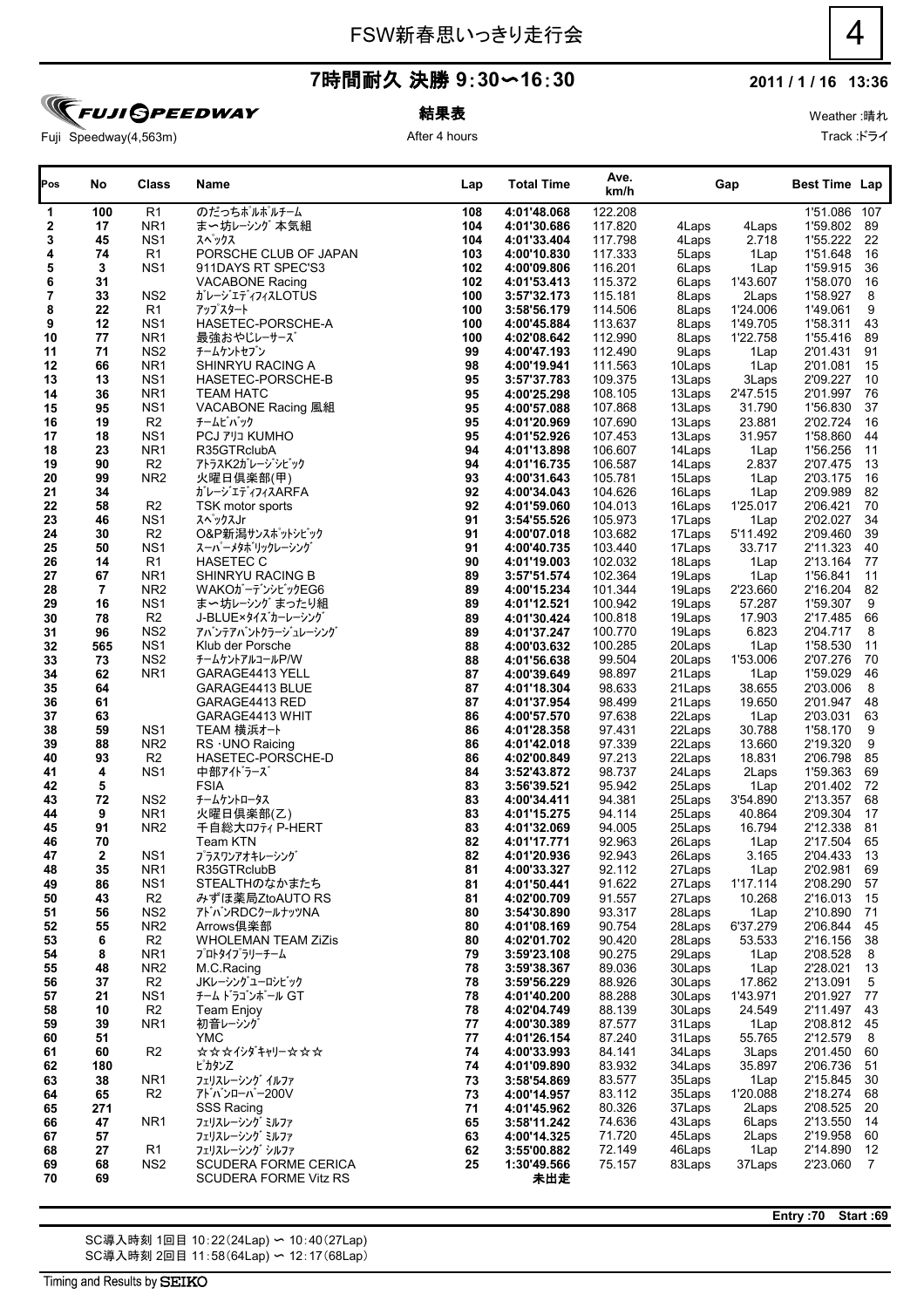### **2011 / 1 / 16 14:36**

Weather :曇り

Fuji Speedway(4,563m)

結果表

After 5 hours

| Pos      | No                | Class                              | Name                               | Lap        | <b>Total Time</b>          | Ave.<br>km/h       |                   | Gap               | <b>Best Time Lap</b>     |                |
|----------|-------------------|------------------------------------|------------------------------------|------------|----------------------------|--------------------|-------------------|-------------------|--------------------------|----------------|
| 1        | 100               | R <sub>1</sub>                     | のだっちポルポルチーム                        | 136        | 5:01'37.864                | 123.382            |                   |                   | 1'50.179 110             |                |
| 2        | 74                |                                    | PORSCHE CLUB OF JAPAN              | 134        | 5:01'16.812                | 121.708            | 2Laps             | 2Laps             | 1'51.648                 | 16             |
| 3        | 45                | NS1                                | スペックス                              | 130        | 5:00'58.931                | 118.190            | 6Laps             | 4Laps             | 1'55.222                 | -22            |
| 4        | 17                | NR <sub>1</sub>                    | ま〜坊レーシング 本気組                       | 130        | 5:01'17.867                | 118.066            | 6Laps             | 18.936            | 1'59.802                 | 89             |
| 5        | 31                | NS <sub>1</sub>                    | <b>VACABONE Racing</b>             | 129        | 5:02'10.296                | 116.819            | 7Laps             | 1Lap              | 1'58.070                 | 16             |
| 6        | 22                | R1                                 | アップスタート                            | 128        | 4:58'20.853                | 117.399            | 8Laps             | 1Lap              | 1'49.061                 | 9              |
| 7        | 33                | NS <sub>2</sub>                    | ガレージエディフィスLOTUS                    | 128        | 5:01'14.828                | 116.269            | 8Laps             | 2'53.975          | 1'58.927                 | 8              |
| 8        | 77                | NR <sub>1</sub>                    | 最強おやじレーサーズ                         | 127        | 5:00'44.313                | 115.555            | 9Laps             | 1Lap              | 1'54.513 109             |                |
| 9        | 3                 | NS <sub>1</sub>                    | 911DAYS RT SPEC'S3                 | 126        | 5:02'21.638                | 114.030            | 10Laps            | 1Lap              | 1'59.915                 | 36             |
| 10       | 12                |                                    | HASETEC-PORSCHE-A                  | 125        | 5:00'46.823                | 113.718            | 11Laps            | 1Lap              | 1'58.311                 | 43             |
| 11       | 95                |                                    | VACABONE Racing 風組                 | 125        | 5:01'46.204                | 113.345            | 11Laps            | 59.381            | 1'56.177 121             |                |
| 12       | 66                | NR <sub>1</sub>                    | SHINRYU RACING A                   | 124<br>121 | 5:02'16.694<br>5:00'30.908 | 112.249            | 12Laps            | 1Lap              | 2'01.081<br>2'07.813 111 | 15             |
| 13<br>14 | 13<br>23          | NS <sub>1</sub><br>NR <sub>1</sub> | HASETEC-PORSCHE-B                  | 121        |                            | 110.175<br>109.769 | 15Laps<br>15Laps  | 3Laps<br>1'06.614 | 1'55.762 106             |                |
| 15       | 18                | NS <sub>1</sub>                    | R35GTRclubA                        | 121        | 5:01'37.522<br>5:02'12.028 | 109.560            | 15Laps            | 34.506            | 1'55.206                 | 114            |
| 16       | 71                | NS <sub>2</sub>                    | <b>PCJ 7'JJ KUMHO</b><br>チームケントセブン | 118        | 5:00'29.283                | 107.451            | 18Laps            | 3Laps             | 2'01.431                 | 91             |
| 17       | 19                | R <sub>2</sub>                     | チームビバック                            | 118        | 5:00'42.784                | 107.371            | 18Laps            | 13.501            | 2'02.724                 | 16             |
| 18       | 99                | NR <sub>2</sub>                    | 火曜日倶楽部(甲)                          | 118        | 5:00'50.177                | 107.327            | 18Laps            | 7.393             | 2'03.175                 | 16             |
| 19       | 90                | R <sub>2</sub>                     | アトラスK2ガレージシビック                     | 118        | 5:00'56.897                | 107.287            | 18Laps            | 6.720             | 2'07.475                 | 13             |
| 20       | 30                |                                    | O&P新潟サンスポットシビック                    | 117        | 5:01'28.823                | 106.189            | 19Laps            | 1Lap              | 2'09.460                 | 39             |
| 21       | 34                | NR <sub>2</sub>                    | ガレージエディフィスARFA                     | 117        | 5:02'13.890                | 105.925            | 19Laps            | 45.067            | 2'09.989                 | 82             |
| 22       | 58                | R <sub>2</sub>                     | TSK motor sports                   | 116        | 5:01'04.372                | 105.424            | 20Laps            | 1Lap              | 2'06.421                 | 70             |
| 23       | 46                | NS1                                | スペックスJr                            | 116        | 5:02'06.072                | 105.065            | 20Laps            | 1'01.700          | 2'01.540                 | 99             |
| 24       | 50                | NS <sub>2</sub>                    | スーパーメタボリックレーシング                    | 115        | 5:01'35.467                | 104.335            | 21Laps            | 1Lap              | 2'10.764                 | 111            |
| 25       | 14                | R1                                 | <b>HASETEC C</b>                   | 115        | 5:02'21.088                | 104.072            | 21Laps            | 45.621            | 2'13.164                 | 77             |
| 26       | 16                | NS <sub>1</sub>                    | ま〜坊レーシング まったり組                     | 115        | 5:02'24.752                | 104.051            | 21Laps            | 3.664             | 1'59.307                 | 9              |
| 27       | 565               |                                    | Klub der Porsche                   | 112        | 5:00'15.487                | 102.063            | 24Laps            | 3Laps             | 1'58.530                 | 11             |
| 28       | 96                | NS <sub>2</sub>                    | アバンテアバントクラージュレーシング                 | 112        | 5:00'36.435                | 101.944            | 24Laps            | 20.948            | 2'04.717                 | 8              |
| 29       | 73                |                                    | チームケントアルコールP/W                     | 112        | 5:01'27.378                | 101.657            | 24Laps            | 50.943            | 2'07.276                 | 70             |
| 30       | 67                | NR <sub>1</sub>                    | SHINRYU RACING B                   | 112        | 5:01'35.218                | 101.613            | 24Laps            | 7.840             | 1'56.841                 | 11             |
| 31       | 36                |                                    | <b>TEAM HATC</b>                   | 111        | 5:00'37.222                | 101.029            | 25Laps            | 1Lap              | 2'01.855                 | 105            |
| 32       | $\overline{7}$    | NR <sub>2</sub>                    | WAKOガーデンシビックEG6                    | 111        | 5:00'48.493                | 100.966            | 25Laps            | 11.271            | 2'14.784                 | 98             |
| 33       | 59                | NS1                                | TEAM 横浜オート                         | 111        | 5:01'02.651                | 100.887            | 25Laps            | 14.158            | 1'58.170                 | 9              |
| 34       | 78                | R <sub>2</sub>                     | J-BLUE×タイズカーレーシング                  | 111        | 5:01'36.419                | 100.698            | 25Laps            | 33.768            | 2'17.485                 | 66             |
| 35       | 61                | NR <sub>1</sub>                    | GARAGE4413 RED                     | 110        | 5:02'02.048                | 99.650             | 26Laps            | 1Lap              | 2'01.593                 | 108            |
| 36       | 63                |                                    | GARAGE4413 WHIT                    | 109        | 5:00'47.528                | 99.151             | 27Laps            | 1Lap              | 2'03.031                 | 63             |
| 37       | 62                |                                    | GARAGE4413 YELL                    | 109        | 5:00'50.331                | 99.135             | 27Laps            | 2.803             | 1'59.029                 | 46             |
| 38       | 64                |                                    | GARAGE4413 BLUE                    | 109        | 5:01'10.074                | 99.027             | 27Laps            | 19.743            | 2'01.230                 | 96             |
| 39       | 88                | NR <sub>2</sub>                    | RS · UNO Raicing                   | 108        | 5:00'47.720                | 98.240             | 28Laps            | 1Lap              | 2'19.320                 | 9              |
| 40       | 4                 | NS <sub>1</sub>                    | 中部アイドラーズ                           | 108        | 5:00'55.735                | 98.196             | 28Laps            | 8.015             | 1'59.363                 | 69             |
| 41       | 5                 |                                    | <b>FSIA</b>                        | 107        | 5:00'23.268                | 97.461             | 29Laps            | 1Lap              | 2'01.402                 | 72             |
| 42       | 93                | R <sub>2</sub>                     | HASETEC-PORSCHE-D                  | 107        | 5:01'28.622                | 97.109             | 29Laps            | 1'05.354          | 2'06.798                 | 85             |
| 43       | 72                | NS <sub>2</sub>                    | チームケントロータス                         | 106        | 5:00'49.218                | 96.411             | 30Laps            | 1Lap              | 2'13.357                 | 68             |
| 44       | 91                | NR <sub>2</sub>                    | 千自総大ロフティ P-HERT                    | 106        | 5:01'02.888                | 96.338             | 30Laps            | 13.670            | 2'12.338                 | 81             |
| 45<br>46 | $\mathbf{2}$<br>9 | NS <sub>1</sub><br>NR <sub>1</sub> | プラスワンアオキレーシング                      | 105<br>105 | 5:01'09.822<br>5:02'06.282 | 95.392<br>95.095   | 31 Laps           | 1Lap              | 2'04.433<br>2'07.480     | 13<br>97       |
| 47       | 56                | NS <sub>2</sub>                    | 火曜日倶楽部(乙)<br>アドバンRDCクールナッツNA       | 105        |                            |                    | 31 Laps<br>31Laps | 56.460<br>10.368  | 2'10.890                 | 71             |
|          |                   |                                    | Arrows倶楽部                          |            | 5:02'16.650<br>5:00'48.797 | 95.041<br>93.683   |                   |                   |                          |                |
| 48<br>49 | 55<br>70          | NR2                                | Team KTN                           | 103<br>103 | 5:02'22.596                | 93.199             | 33Laps<br>33Laps  | 2Laps<br>1'33.799 | 2'06.844<br>2'17.504     | 45<br>65       |
| 50       | 86                | NS <sub>1</sub>                    | STEALTHのなかまたち                      | 102        | 5:00'46.561                | 92.784             | 34Laps            | 1Lap              | 2'08.290                 | 57             |
| 51       | 21                |                                    | チーム ドラゴンボール GT                     | 102        | 5:01'06.398                | 92.683             | 34Laps            | 19.837            | 2'01.395                 | 88             |
| 52       | 43                | R <sub>2</sub>                     | みずほ薬局ZtoAUTO RS                    | 101        | 4:59'52.637                | 92.149             | 35Laps            | 1Lap              | 2'16.013                 | 15             |
| 53       | 6                 |                                    | WHOLEMAN TEAM ZiZis                | 100        | 5:00'26.325                | 91.066             | 36Laps            | 1Lap              | 2'16.156                 | 38             |
| 54       | 8                 | NR1                                | プロトタイプラリーチーム                       | 100        | 5:01'12.321                | 90.834             | 36Laps            | 45.996            | 2'08.528                 | 8              |
| 55       | 35                |                                    | R35GTRclubB                        | 99         | 5:00'39.975                | 90.087             | 37Laps            | 1Lap              | 2'02.981                 | 69             |
| 56       | 37                | R <sub>2</sub>                     | JKレーシングユーロシビック                     | 99         | 5:01'06.070                | 89.956             | 37Laps            | 26.095            | 2'13.091                 | 5              |
| 57       | 48                | NR <sub>2</sub>                    | M.C.Racing                         | 98         | 4:55'42.829                | 90.669             | 38Laps            | 1Lap              | 2'28.021                 | 13             |
| 58       | 60                | R <sub>2</sub>                     | <b>☆☆☆イシダキャリー☆☆☆</b>               | 97         | 5:01'47.751                | 87.935             | 39Laps            | 1Lap              | 2'01.450                 | 60             |
| 59       | 39                | NR <sub>1</sub>                    | 初音レーシング                            | 96         | 5:00'35.738                | 87.375             | 40Laps            | 1Lap              | 2'08.812 45              |                |
| 60       | 65                | R <sub>2</sub>                     | アドバンローバー200V                       | 95         | 4:54'16.591                | 88.321             | 41Laps            | 1Lap              | 2'17.699                 | 81             |
| 61       | 51                | NR <sub>1</sub>                    | <b>YMC</b>                         | 95         | 5:00'16.924                | 86.555             | 41Laps            | 6'00.333          | 2'12.579                 | 8              |
| 62       | 10                | R <sub>2</sub>                     | <b>Team Enjoy</b>                  | 95         | 5:02'09.236                | 86.019             | 41Laps            | 1'52.312          | 2'11.497                 | 43             |
| 63       | 271               |                                    | SSS Racing                         | 94         | 5:02'07.739                | 85.120             | 42Laps            | 1Lap              | 2'08.525                 | 20             |
| 64       | 180               |                                    | ピカタン乙                              | 94         | 5:02'16.033                | 85.081             | 42Laps            | 8.294             | 2'06.736                 | 51             |
| 65       | 38                | NR <sub>1</sub>                    | フェリスレーシング イルファ                     | 93         | 5:01'57.505                | 84.261             | 43Laps            | 1Lap              | 2'15.845                 | 30             |
| 66       | 27                | R <sub>1</sub>                     | フェリスレーシング シルファ                     | 83         | 5:00'27.463                | 75.570             | 53Laps            | 10Laps            | 2'12.170                 | 69             |
| 67       | 57                | NR1                                | フェリスレーシング ミルファ                     | 81         | 5:01'54.860                | 73.391             | 55Laps            | 2Laps             | 2'19.958                 | 60             |
| 68       | 47                |                                    | フェリスレーシング ミルファ                     | 79         | 5:00'20.291                | 71.953             | 57Laps            | 2Laps             | 2'13.550                 | 14             |
| 69       | 68                | NS <sub>2</sub>                    | SCUDERA FORME CERICA               | 25         | 1:30'49.566                | 75.157             | 111 Laps          | 54Laps            | 2'23.060                 | $\overline{7}$ |
| 70       | 69                |                                    | SCUDERA FORME Vitz RS              |            | 未出走                        |                    |                   |                   |                          |                |

SC導入時刻 1回目 10:22(24Lap) 〜 10:40(27Lap) SC導入時刻 2回目 11:58(64Lap) 〜 12:17(68Lap) **Entry :70 Start :69**

Track :ドライ

# **FUJI GPEEDWAY**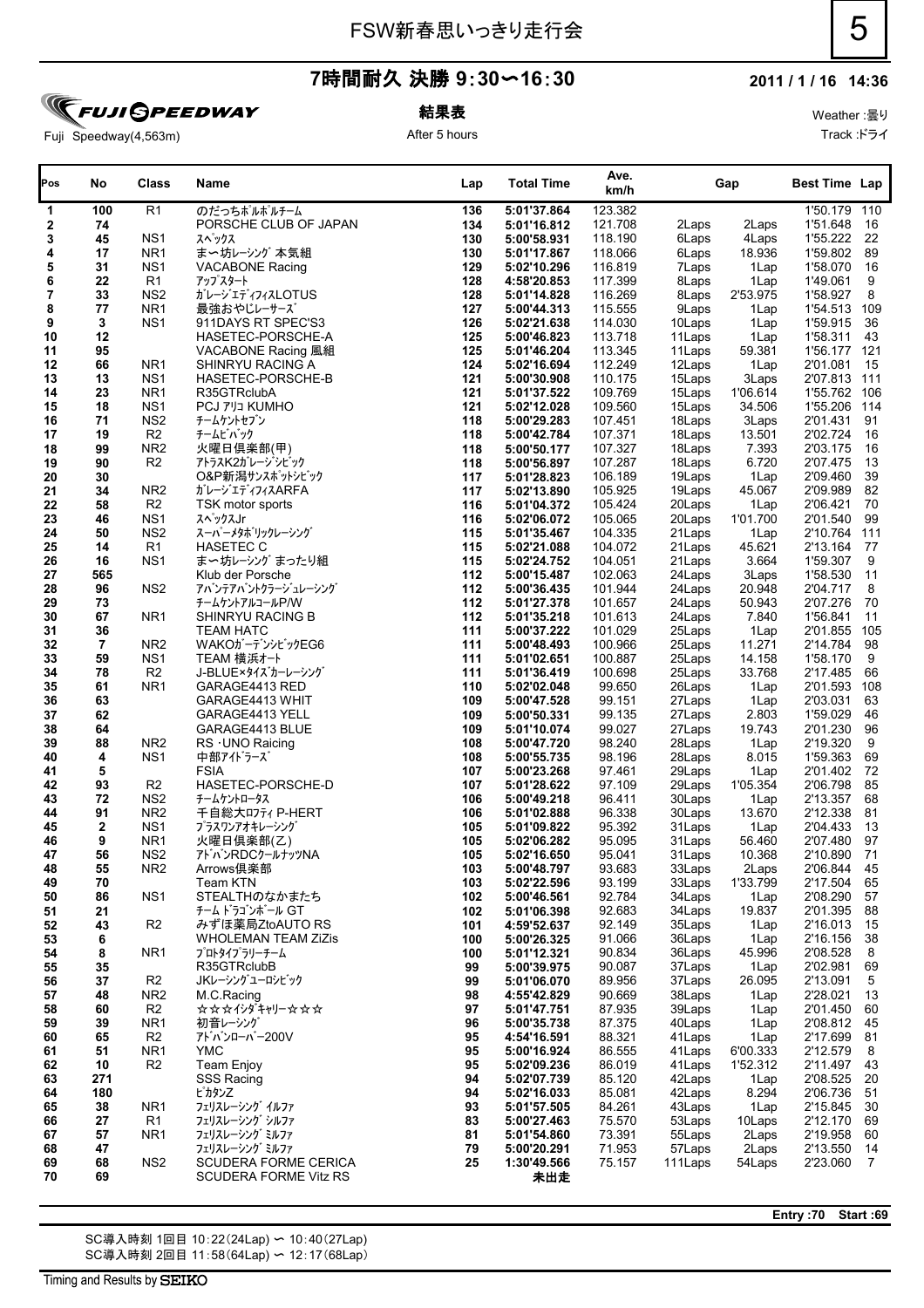### **2011 / 1 / 16 15:35**

Weather :曇り

Fuji Speedway(4,563m)

**FUJI SPEEDWAY** 

結果表 After 6 hours

| Track :ドライ |
|------------|

| Pos      | No             | <b>Class</b>    | Name                       | Lap | <b>Total Time</b>          | Ave.<br>km/h |        | Gap            | <b>Best Time Lap</b> |      |
|----------|----------------|-----------------|----------------------------|-----|----------------------------|--------------|--------|----------------|----------------------|------|
| 1        | 100            | R <sub>1</sub>  | のだっちポルポルチーム                | 163 | 6:00'18.807                | 123.803      |        |                | 1'50.179 110         |      |
| 2        | 74             |                 | PORSCHE CLUB OF JAPAN      | 160 | 6:00'04.353                | 121.605      | 3Laps  | 3Laps          | 1'51.592 158         |      |
| 3        | 22             |                 | アップスタート                    | 158 | 6:01'36.750                | 119.573      | 5Laps  | 2Laps          | 1'49.061             | 9    |
| 4        | 45             | NS <sub>1</sub> | スペックス                      | 157 | 6:01'36.254                | 118.818      | 6Laps  | 1Lap           | 1'55.222 22          |      |
| 5        | 17             | NR <sub>1</sub> | ま〜坊レーシング 本気組               | 156 | 6:00'42.413                | 118.355      | 7Laps  | 1Lap           | 1'59.802 89          |      |
| 6        | 31             | NS <sub>1</sub> | <b>VACABONE Racing</b>     | 155 | 6:00'06.549                | 117.791      | 8Laps  | 1Lap           | 1'57.985 151         |      |
| 7        | 33             | NS <sub>2</sub> | ガレージェディフィスLOTUS            | 154 | 6:01'03.510                | 116.723      | 9Laps  | 1Lap           | 1'58.927             | 8    |
| 8        | 77             | NR <sub>1</sub> | 最強おやじレーサーズ                 | 154 | 6:01'18.156                | 116.644      | 9Laps  | 14.646         | 1'54.513 109         |      |
| 9        | 12             | NS <sub>1</sub> | HASETEC-PORSCHE-A          | 151 | 6:00'33.891                | 114.605      | 12Laps | 3Laps          | 1'58.311             | 43   |
| 10       | 3              |                 | 911DAYS RT SPEC'S3         | 150 | 6:00'37.272                | 113.828      | 13Laps | 1Lap           | 1'59.915 36          |      |
| 11       | 95             |                 | VACABONE Racing 風組         | 150 | 6:01'11.683                | 113.647      | 13Laps | 34.411         | 1'56.177 121         |      |
| 12       | 66             | NR <sub>1</sub> | SHINRYU RACING A           | 148 | 6:00'02.040                | 112.493      | 15Laps | 2Laps          | 2'01.081             | 15   |
| 13       | 18             | NS <sub>1</sub> | <b>PCJ 7 JJ KUMHO</b>      | 147 | 6:00'36.198                | 111.556      | 16Laps | 1Lap           | 1'54.878 133         |      |
| 14       | 13             |                 | HASETEC-PORSCHE-B          | 146 | 6:00'18.887                | 110.885      | 17Laps | 1Lap           | 2'02.572 139         |      |
| 15       | 23             | NR <sub>1</sub> | R35GTRclubA                | 145 | 6:01'52.144                | 109.653      | 18Laps | 1Lap           | 1'55.762 106         |      |
| 16       | 71             | NS <sub>2</sub> | チームケントセブン                  | 144 | 6:01'53.745                | 108.888      | 19Laps | 1Lap           | 2'00.847 123         |      |
| 17       | 46             | NS <sub>1</sub> | スペックスJr                    | 143 | 5:59'36.569                | 108.819      | 20Laps | 1Lap           | 2'01.540 99          |      |
|          | 19             | R <sub>2</sub>  | チームビバック                    | 143 |                            | 108.174      | 20Laps | 2'08.707       | 2'02.724 16          |      |
| 18       |                |                 | アトラスK2ガレージシビック             |     | 6:01'45.276<br>6:00'07.860 | 107.901      | 21Laps |                | 2'07.475 13          |      |
| 19<br>20 | 90<br>99       | NR <sub>2</sub> | 火曜日倶楽部(甲)                  | 142 |                            | 107.672      | 21Laps | 1Lap<br>46.027 | 2'03.175             | 16   |
|          |                |                 |                            | 142 | 6:00'53.887                |              |        |                | 2'05.976 138         |      |
| 21       | 58             | R <sub>2</sub>  | TSK motor sports           | 140 | 5:59'48.052                | 106.478      | 23Laps | 2Laps          |                      |      |
| 22       | 16             | NS <sub>1</sub> | ま〜坊レーシング まったり組             | 140 | 5:59'54.625                | 106.446      | 23Laps | 6.573          | 1'59.165 125         |      |
| 23       | 30             | R <sub>2</sub>  | O&P新潟サンスポットシビック            | 140 | 6:00'16.294                | 106.339      | 23Laps | 21.669         | 2'09.460             | 39   |
| 24       | 34             | NR <sub>2</sub> | ガレージエディフィスARFA             | 139 | 5:59'49.874                | 105.708      | 24Laps | 1Lap           | 2'09.989 82          |      |
| 25       | 73             | NS <sub>2</sub> | チームケントアルコールP/W             | 139 | 6:00'11.982                | 105.600      | 24Laps | 22.108         | 2'05.614 138         |      |
| 26       | 50             |                 | スーパーメタボリックレーシング            | 138 | 6:01'22.997                | 104.497      | 25Laps | 1Lap           | 2'10.259 123         |      |
| 27       | $\overline{7}$ | NR <sub>2</sub> | WAKOガーデンシビックEG6            | 135 | 5:55'57.644                | 103.781      | 28Laps | 3Laps          | 2'13.204 134         |      |
| 28       | 565            | NS <sub>1</sub> | Klub der Porsche           | 135 | 6:01'33.775                | 102.173      | 28Laps | 5'36.131       | 1'58.530 11          |      |
| 29       | 59             |                 | TEAM 横浜オート                 | 134 | 5:57'14.061                | 102.645      | 29Laps | 1Lap           | 1'58.170             | 9    |
| 30       | 96             | NS <sub>2</sub> | アバンテアバントクラージュレーシング         | 134 | 6:00'54.040                | 101.602      | 29Laps | 3'39.979       | 2'04.717             | 8    |
| 31       | 78             | R <sub>2</sub>  | J-BLUE×タイズカーレーシング          | 134 | 6:01'08.041                | 101.536      | 29Laps | 14.001         | 2'15.859 126         |      |
| 32       | 4              | NS <sub>1</sub> | 中部アイドラーズ                   | 133 | 5:59'55.031                | 101.119      | 30Laps | 1Lap           | 1'59.363 69          |      |
| 33       | 67             | NR <sub>1</sub> | SHINRYU RACING B           | 133 | 6:01'43.647                | 100.613      | 30Laps | 1'48.616       | 1'56.841             | 11   |
| 34       | 36             |                 | <b>TEAM HATC</b>           | 132 | 5:54'10.176                | 101.987      | 31Laps | 1Lap           | 2'01.855 105         |      |
| 35       | 61             |                 | GARAGE4413 RED             | 132 | 6:01'15.709                | 99.985       | 31Laps | 7'05.533       | 2'01.593 108         |      |
| 36       | 64             |                 | GARAGE4413 BLUE            | 132 | 6:01'21.629                | 99.958       | 31Laps | 5.920          | 2'01.230             | 96   |
| 37       | 62             |                 | GARAGE4413 YELL            | 132 | 6:01'21.809                | 99.957       | 31Laps | 0.180          | 1'59.029 46          |      |
| 38       | 88             | NR <sub>2</sub> | $RS$ $\cdot$ UNO Raicing   | 131 | 6:00'48.910                | 99.350       | 32Laps | 1Lap           | 2'18.233 121         |      |
| 39       | 63             | NR1             | GARAGE4413 WHIT            | 131 | 6:01'00.858                | 99.295       | 32Laps | 11.948         | 2'03.031 63          |      |
| 40       | 93             | R <sub>2</sub>  | HASETEC-PORSCHE-D          | 128 | 6:00'01.562                | 97.286       | 35Laps | 3Laps          | 2'06.798 85          |      |
| 41       | 14             | R1              | <b>HASETEC C</b>           | 128 | 6:00'13.684                | 97.232       | 35Laps | 12.122         | 2'13.164 77          |      |
| 42       | 72             | NS <sub>2</sub> | チームケントロータス                 | 128 | 6:00'23.842                | 97.186       | 35Laps | 10.158         | 2'13.357 68          |      |
| 43       | 5              | NS <sub>1</sub> | <b>FSIA</b>                | 127 | 5:59'55.473                | 96.553       | 36Laps | 1Lap           | 2'01.402 72          |      |
| 44       | 91             | NR <sub>2</sub> | 千自総大ロフティ P-HERT            | 127 | 6:00'12.588                | 96.477       | 36Laps | 17.115         | 2'12.338             | - 81 |
| 45       | 70             |                 | Team KTN                   | 126 | 5:59'30.236                | 95.904       | 37Laps | 1Lap           | 2'17.504             | 65   |
| 46       | $\mathbf{2}$   | NS <sub>1</sub> | プラスワンアオキレーシング              | 124 | 5:56'10.240                | 95.265       | 39Laps | 2Laps          | 2'04.433             | 13   |
| 47       | 55             | NR <sub>2</sub> | Arrows俱楽部                  | 124 | 5:59'57.182                | 94.264       | 39Laps | 3'46.942       | 2'06.844             | 45   |
| 48       | 56             | NS <sub>2</sub> | アトバンRDCクールナッツNA            | 124 | 6:00'08.575                | 94.214       | 39Laps | 11.393         | 2'10.890 71          |      |
| 49       | 8              | NR1             | プロトタイプラリーチーム               | 123 | 5:55'05.445                | 94.783       | 40Laps | 1Lap           | 2'07.158 121         |      |
| 50       | 9              |                 | 火曜日倶楽部(乙)                  | 123 | 5:55'23.116                | 94.705       | 40Laps | 17.671         | 2'07.480 97          |      |
| 51       | 43             | R <sub>2</sub>  | みずほ薬局ZtoAUTO RS            | 123 | 5:59'16.589                | 93.679       | 40Laps | 3'53.473       | 2'16.013 15          |      |
| 52       | 86             | NS <sub>1</sub> | STEALTHのなかまたち              | 122 | 6:00'45.923                | 92.534       | 41Laps | 1Lap           | 2'08.290 57          |      |
| 53       | 37             | R <sub>2</sub>  | JKレーシングユーロシビック             | 122 | 6:00'48.089                | 92.524       | 41Laps | 2.166          | 2'04.779 114         |      |
| 54       | 21             | NS <sub>1</sub> | チーム ドラゴンボール GT             | 122 | 6:01'18.266                | 92.396       | 41Laps | 30.177         | 2'01.395             | - 88 |
| 55       | 35             | NR <sub>1</sub> | R35GTRclubB                | 121 | 5:54'21.877                | 93.432       | 42Laps | 1Lap           | 2'02.198 102         |      |
| 56       | 60             | R <sub>2</sub>  | <b>☆☆☆イシダキャリー☆☆☆</b>       | 120 | 6:00'17.757                | 91.134       | 43Laps | 1Lap           | 2'01.450 60          |      |
| 57       | 39             | NR <sub>1</sub> | 初音レーシング                    | 120 | 6:01'52.583                | 90.736       | 43Laps | 1'34.826       | 2'08.812 45          |      |
| 58       | 6              | R <sub>2</sub>  | <b>WHOLEMAN TEAM ZiZis</b> | 119 | 5:59'52.867                | 90.479       | 44Laps | 1Lap           | 2'16.156 38          |      |
| 59       | 48             | NR <sub>2</sub> | M.C.Racing                 | 119 | 6:00'01.242                | 90.444       | 44Laps | 8.375          | 2'28.021             | 13   |
| 60       | 10             | R2              | Team Enjoy                 | 117 | 6:00'04.364                | 88.910       | 46Laps | 2Laps          | 2'10.576 117         |      |
|          |                |                 |                            |     |                            |              |        |                |                      |      |

 **180** R2 **115 6:01'50.524** 86.962 48Laps 1.036 2'04.188 112 **38** NR1 **113 6:00'28.247** 85.774 50Laps 2Laps 2'15.845 30 フェリスレーシング イルファ **65** R2 **112 6:01'54.835** 84.675 51Laps 1Lap 2'17.699 81 アドバンローバー200V **27** R1 **101 6:01'51.468** 76.366 62Laps 11Laps 2'12.170 69 フェリスレーシング シルファ **57** NR1 **98 6:00'27.350** 74.384 65Laps 3Laps 2'19.958 60 フェリスレーシング ミルファ **47 95 5:53'37.251** 73.499 68Laps 3Laps 2'13.550 14 フェリスレーシング ミルファ **68** NS2 SCUDERA FORME CERICA **25 1:30'49.566** 75.157 138Laps 70Laps 2'23.060 7

SC導入時刻 1回目 10:22(24Lap) 〜 10:40(27Lap) SC導入時刻 2回目 11:58(64Lap) 〜 12:17(68Lap)

ピカタンZ

**69** 未出走 SCUDERA FORME Vitz RS

**Entry :70 Start :69**

 **271** SSS Racing **117 6:01'51.027** 88.473 46Laps 1'46.663 2'08.525 20 **51** NR1 YMC **115 6:01'49.488** 86.966 48Laps 2Laps 2'12.579 8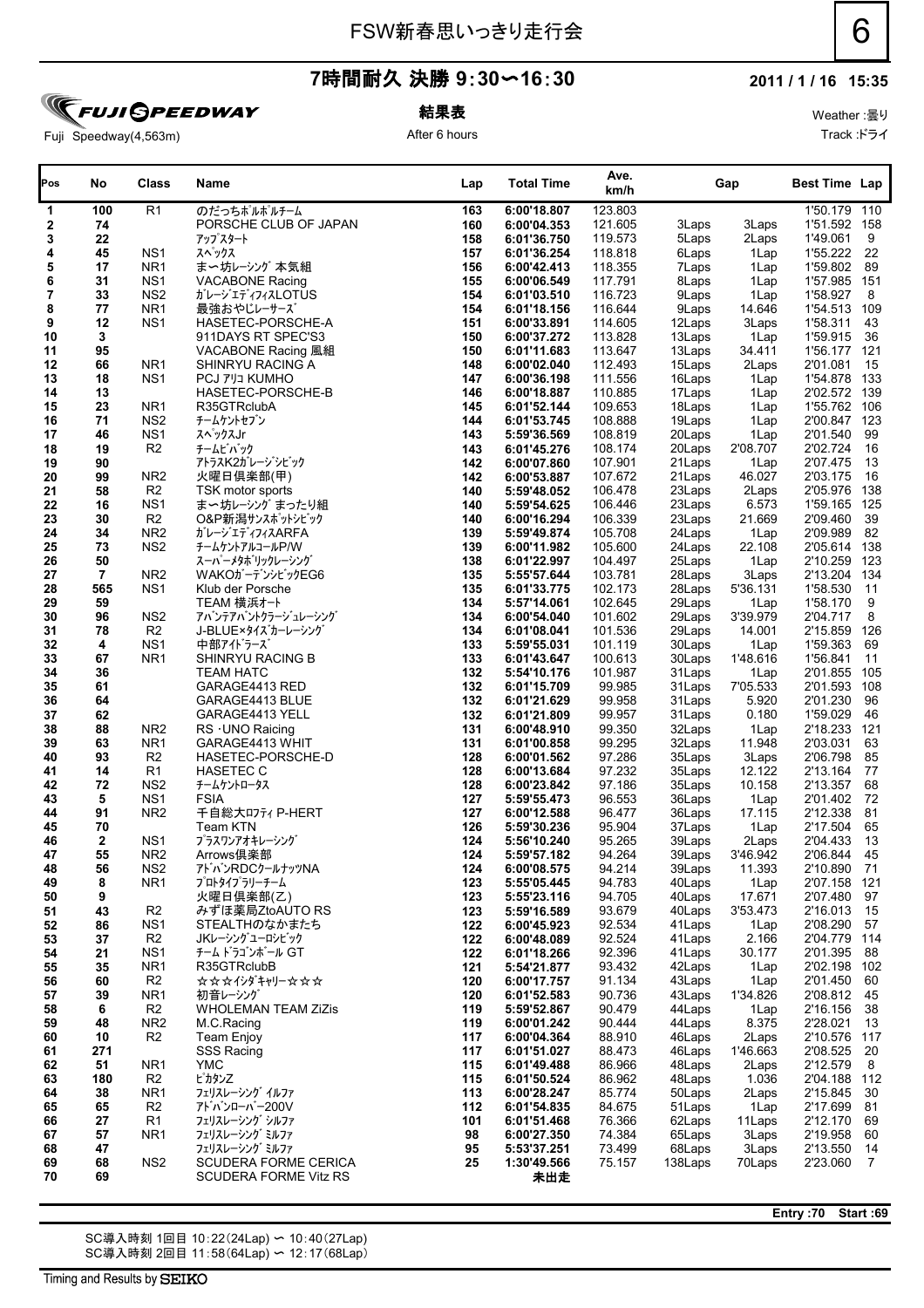

### 結果表

Weather :曇り Track :ドライ

| Fuji Speedway(4,563m) |
|-----------------------|

| Pos      | No        | Class                  | Name                                     | Lap            | <b>Total Time</b>          | Ave.<br>km/h       |                  | Gap               | Best Time Lap                |                |
|----------|-----------|------------------------|------------------------------------------|----------------|----------------------------|--------------------|------------------|-------------------|------------------------------|----------------|
| 1        | 74        | R <sub>1</sub>         | PORSCHE CLUB OF JAPAN                    | 192            | 7:01'20.978                | 124.712            |                  |                   | 1'51.592 158                 |                |
| 2        | 100       |                        | のだっちポルポルチーム                              | 192            | 7:02'40.558                | 124.321            | 1'19.580         | 1'19.580          | 1'50.179 110                 |                |
| 3        | 45        | NS <sub>1</sub>        | スペックス                                    | 187            | 7:02'51.777                | 121.029            | 5Laps            | 5Laps             | 1'55.222                     | - 22           |
| 4        | 17        | NR <sub>1</sub>        | ま〜坊レーシング 本気組                             | 187            | 7:03'09.646                | 120.944            | 5Laps            | 17.869            | 1'58.773 171                 |                |
| 5        | 31        | NS <sub>1</sub>        | <b>VACABONE Racing</b>                   | $185(186 - 1)$ | 7:03'05.263                | 119.670            | 7Laps            | 2Laps             | 1'56.995 173                 |                |
| 6        | 12        |                        | HASETEC-PORSCHE-A                        | 181            | 7:01'21.134                | 117.564            | 11Laps           | 4Laps             | 1'56.208 181                 |                |
| 7        | 33        | NS <sub>2</sub>        | ガレージェディフィスLOTUS                          | 181            | 7:01'22.692                | 117.557            | 11Laps           | 1.558             | 1'57.887 181                 |                |
| 8        | 77        | NR <sub>1</sub>        | 最強おやじレーサーズ                               | 181            | 7:01'49.839                | 117.431            | 11Laps           | 27.147            | 1'54.513 109                 |                |
| 9        | 3<br>66   | NS <sub>1</sub>        | 911DAYS RT SPEC'S3                       | 180<br>179     | 7:02'06.513                | 116.705            | 12Laps           | 1Lap              | 1'59.732 161                 |                |
| 10<br>11 | 18        | NR1<br>NS <sub>1</sub> | SHINRYU RACING A<br><b>PCJ 711 KUMHO</b> | 177            | 7:01'59.654<br>7:02'20.531 | 116.088<br>114.696 | 13Laps<br>15Laps | 1Lap<br>2Laps     | 1'57.139 170<br>1'54.878 133 |                |
| 12       | 13        |                        | HASETEC-PORSCHE-B                        | 176            | 7:02'59.988                | 113.870            | 16Laps           | 1Lap              | 2'01.756 169                 |                |
| 13       | 95        |                        | VACABONE Racing 風組                       | 175            | 7:02'38.451                | 113.319            | 17Laps           | 1Lap              | 1'56.177 121                 |                |
| 14       | 23        | NR1                    | R35GTRclubA                              | 173            | 7:04'15.614                | 111.596            | 19Laps           | 2Laps             | 1'55.670                     | 172            |
| 15       | 71        | NS <sub>2</sub>        | チームケントセブン                                | 171            | 7:02'48.716                | 110.683            | 21Laps           | 2Laps             | 2'00.847 123                 |                |
| 16       | 19        | R <sub>2</sub>         | チームビバック                                  | $169(170 - 1)$ | 7:02'35.285                | 109.446            | 23Laps           | 2Laps             | 2'02.724                     | 16             |
| 17       | 46        | NS <sub>1</sub>        | スペックスJr                                  | 168(169 - 1)   | 7:02'58.502                | 108.699            | 24Laps           | 1Lap              | 2'01.540                     | 99             |
| 18       | 22        | R1                     | アップスタート                                  | 168            | 6:26'37.929                | 118.916            |                  | 24Laps -36'20.573 | 1'49.061                     | 9              |
| 19       | 90        | R <sub>2</sub>         | アトラスK2ガレージシビック                           | 168            | 7:02'16.146                | 108.880            | 24Laps           | 35'38.217         | 2'07.475                     | 13             |
| 20       | 99        | NR <sub>2</sub>        | 火曜日倶楽部(甲)                                | 168            | 7:03'05.742                | 108.668            | 24Laps           | 49.596            | 2'03.175                     | 16             |
| 21       | 30        | R <sub>2</sub>         | O&P新潟サンスポットシビック                          | 166            | 7:01'34.865                | 107.759            | 26Laps           | 2Laps             | 2'09.460                     | 39             |
| 22       | 16        | NS1                    | ま〜坊レーシング まったり組                           | 166            | 7:02'33.361                | 107.511            | 26Laps           | 58.496            | 1'58.844                     | 146            |
| 23       | 34        | NR <sub>2</sub>        | ガレージェディフィスARFA                           | 166            | 7:03'19.843                | 107.314            | 26Laps           | 46.482            | 2'09.989                     | 82             |
| 24       | 50        | NS <sub>2</sub>        | スーパーメタボリックレーシング                          | 165            | 7:02'31.295                | 106.871            | 27Laps           | 1Lap              | 2'10.259 123                 |                |
| 25       | 58        | R <sub>2</sub>         | TSK motor sports                         | 165            | 7:02'38.526                | 106.841            | 27Laps           | 7.231             | 2'05.976 138                 |                |
| 26       | 73        | NS <sub>2</sub>        | チームケントアルコールP/W                           | 164            | 7:03'02.985                | 106.091            | 28Laps           | 1Lap              | 2'05.614 138                 |                |
| 27       | 7         | NR <sub>2</sub>        | WAKOガーデンシビックEG6                          | 162            | 7:02'07.912                | 105.024            | 30Laps           | 2Laps             | 2'13.189 152                 |                |
| 28<br>29 | 565<br>78 | NS <sub>1</sub>        | Klub der Porsche<br>J-BLUE×タイス゛カーレーシング   | 161<br>160     | 7:02'55.170                | 104.181            | 31Laps           | 1Lap              | 1'58.530<br>2'14.872 139     | 11             |
| 30       | 62        | R2<br>NR <sub>1</sub>  | GARAGE4413 YELL                          | 158            | 7:01'41.101<br>7:02'07.700 | 103.837<br>102.431 | 32Laps<br>34Laps | 1Lap<br>2Laps     | 1'59.029                     | 46             |
| 31       | 67        |                        | SHINRYU RACING B                         | 158            | 7:02'44.611                | 102.282            | 34Laps           | 36.911            | 1'56.841                     | 11             |
| 32       | 36        |                        | <b>TEAM HATC</b>                         | 158            | 7:02'51.459                | 102.254            | 34Laps           | 6.848             | 2'01.855 105                 |                |
| 33       | 61        |                        | GARAGE4413 RED                           | 158            | 7:03'01.548                | 102.214            | 34Laps           | 10.089            | 2'01.593                     | 108            |
| 34       | 63        |                        | GARAGE4413 WHIT                          | 157            | 7:03'06.302                | 101.547            | 35Laps           | 1Lap              | 2'02.742 150                 |                |
| 35       | 88        | NR <sub>2</sub>        | RS · UNO Raicing                         | 157            | 7:03'30.665                | 101.450            | 35Laps           | 24.363            | 2'18.233 121                 |                |
| 36       | 4         | NS <sub>1</sub>        | 中部アイドラーズ                                 | 156            | 7:01'43.324                | 101.231            | 36Laps           | 1Lap              | 1'57.033 139                 |                |
| 37       | 59        |                        | TEAM 横浜オート                               | 156            | 7:03'04.983                | 100.906            | 36Laps           | 1'21.659          | 1'58.170                     | 9              |
| 38       | 14        | R1                     | <b>HASETEC C</b>                         | 155            | 7:01'49.365                | 100.558            | 37Laps           | 1Lap              | 2'11.599 154                 |                |
| 39       | 96        | NS <sub>2</sub>        | アバンテアバントクラージュレーシング                       | 154            | 6:49'40.569                | 102.871            | 38Laps           | 1Lap              | 2'03.466 145                 |                |
| 40       | 91        | NR <sub>2</sub>        | 千自総大ロフティ P-HERT                          | 153            | 7:01'30.746                | 99.333             | 39Laps           | 1Lap              | 2'12.338                     | 81             |
| 41       | 72        | NS <sub>2</sub>        | チームケントロータス                               | 152            | 7:02'14.304                | 98.514             | 40Laps           | 1Lap              | 2'05.786 147                 |                |
| 42<br>43 | 56<br>5   | NS <sub>1</sub>        | アドバンRDCクールナッツNA<br><b>FSIA</b>           | 152<br>152     | 7:03'03.388<br>7:03'26.099 | 98.323<br>98.235   | 40Laps           | 49.084<br>22.711  | 2'10.890                     | 71<br>72       |
| 44       | 93        | R <sub>2</sub>         | HASETEC-PORSCHE-D                        | 151            | 7:02'38.754                | 97.771             | 40Laps<br>41Laps | 1Lap              | 2'01.402<br>2'06.798         | 85             |
| 45       | 70        | NR <sub>2</sub>        | Team KTN                                 | 150            | 6:59'32.949                | 97.840             | 42Laps           | 1Lap              | 2'17.504                     | 65             |
| 46       | 64        | NR1                    | GARAGE4413 BLUE                          | 150            | 7:02'39.845                | 97.119             | 42Laps           | 3'06.896          | 2'01.230                     | 96             |
| 47       | 55        | NR <sub>2</sub>        | Arrows倶楽部                                | 149            | 7:02'42.255                | 96.462             | 43Laps           | 1Lap              | 2'06.844                     | 45             |
| 48       | 86        | NS <sub>1</sub>        | STEALTHのなかまたち                            | 149            | 7:03'06.480                | 96.370             | 43Laps           | 24.225            | 2'02.681                     | 142            |
| 49       | 8         | NR1                    | ブロトタイプラリーチーム                             | 147            | 7:01'23.831                | 95.462             | 45Laps           | 2Laps             | 2'03.742 132                 |                |
| 50       | 9         |                        | 火曜日倶楽部(乙)                                | 147            | 7:02'33.121                | 95.201             | 45Laps           | 1'09.290          | 2'07.480                     | 97             |
| 51       | 37        | R <sub>2</sub>         | JKレーシングユーロシビック                           | 146            | 7:02'06.661                | 94.652             | 46Laps           | 1Lap              | 2'04.779 114                 |                |
| 52       | 43        |                        | みずほ薬局ZtoAUTO RS                          | 146            | 7:02'40.717                | 94.525             | 46Laps           | 34.056            | 2'16.013                     | 15             |
| 53       | 21        | NS <sub>1</sub>        | チーム ドラゴンボール GT                           | 145            | 7:02'32.029                | 93.909             | 47Laps           | 1Lap              | 2'01.395 88                  |                |
| 54       | 271       | R <sub>2</sub>         | <b>SSS Racing</b>                        | 145            | 7:03'09.421                | 93.771             | 47Laps           | 37.392            | 2'08.203 142                 |                |
| 55       | 35        | NR1                    | R35GTRclubB                              | 144            | 7:02'26.884                | 93.280             | 48Laps           | 1Lap              | 2'02.198 102                 |                |
| 56       | 6         | R <sub>2</sub>         | <b>WHOLEMAN TEAM ZiZis</b>               | 143            | 7:02'57.700                | 92.520             | 49Laps           | 1Lap              | 2'16.156                     | - 38           |
| 57       | 60        |                        | <b>☆☆☆イシダキャリー☆☆☆</b>                     | 143            | 7:03'03.112                | 92.500             | 49Laps           | 5.412             | 1'57.672 128                 |                |
| 58<br>59 | 48<br>10  | NR <sub>2</sub><br>R2  | M.C.Racing<br><b>Team Enjoy</b>          | 143<br>141     | 7:03'44.268<br>7:01'58.039 | 92.350<br>91.440   | 49Laps<br>51Laps | 41.156<br>2Laps   | 2'25.851 133<br>2'10.154 123 |                |
| 60       | 39        | NR <sub>1</sub>        | 初音レーシング                                  | 139            | 7:02'05.785                | 90.115             | 53Laps           | 2Laps             | 2'08.812 45                  |                |
| 61       | 2         | NS <sub>1</sub>        | プラスワンアオキレーシング                            | 138            | 6:41'02.939                | 94.162             | 54Laps           | 1Lap              | 2'04.433                     | 13             |
| 62       | 51        | NR <sub>1</sub>        | <b>YMC</b>                               | 138            | 7:01'57.422                | 89.496             |                  | 54Laps 20'54.483  | 2'10.804 125                 |                |
| 63       | 180       | R <sub>2</sub>         | ピカタンZ                                    | 137            | 7:02'41.534                | 88.692             | 55Laps           | 1Lap              | 2'03.615 134                 |                |
| 64       | 38        | NR1                    | フェリスレーシング イルファ                           | 136            | 7:03'16.317                | 87.924             | 56Laps           | 1Lap              | 2'15.845                     | 30             |
| 65       | 65        | R <sub>2</sub>         | アドバンローバー200V                             | 132            | 7:01'19.720                | 85.731             | 60Laps           | 4Laps             | 2'17.699                     | 81             |
| 66       | 27        | R1                     | フェリスレーシング シルファ                           | 120            | 7:03'15.052                | 77.579             | 72Laps           | 12Laps            | 2'12.170                     | 69             |
| 67       | 57        | NR1                    | フェリスレーシング ミルファ                           | 115            | 7:02'51.235                | 74.414             | 77Laps           | 5Laps             | 2'19.958                     | 60             |
| 68       | 47        |                        | フェリスレーシング ミルファ                           | 111            | 7:02'59.823                | 71.800             | 81Laps           | 4Laps             | 2'13.550                     | 14             |
| 69       | 68        | NS <sub>2</sub>        | <b>SCUDERA FORME CERICA</b>              | 25             | 1:30'49.566                | 75.157             | 167Laps          | 86Laps            | 2'23.060                     | $\overline{7}$ |
| 70       | 69        |                        | <b>SCUDERA FORME Vitz RS</b>             |                | 未出走                        |                    |                  |                   |                              |                |

**Fastest Lap**

| NS1             | 1'54.878 (133 / 177) | 142.993 km/h | 18 PCJ 7 JJ KUMHO                                |
|-----------------|----------------------|--------------|--------------------------------------------------|
| R1              | 1'49.061 (9 / 168)   | 150.620 km/h | $22$ $70$ $70$ $70$ $-10$                        |
| NR <sub>1</sub> | 1'54.513 (109 / 181) | 143.449 km/h | 77 最強おやじレーサーズ                                    |
| R <sub>2</sub>  | 1'57.672 (128 / 143) | 139.598 km/h | $60 \, \text{m} \times \text{m} \times \text{m}$ |
| NR <sub>2</sub> | 2'03.175 (16 / 168)  | 133.361 km/h | 99 火曜日倶楽部(甲)                                     |
| NS <sub>2</sub> | 1'57.887 (181 / 181) | 139.344 km/h | 33 ガレージエディフィスLOTUS                               |
|                 |                      |              |                                                  |

※ #19、31、46はドライブスルーペナルティ無視により1周減算とした。 SC導入時刻 1回目 10:22(24Lap) 〜 10:40(27Lap) SC導入時刻 2回目 11:58(64Lap) 〜 12:17(68Lap)

**Start Time : Finish Time : Entry :70 Start :69 Finish :68**